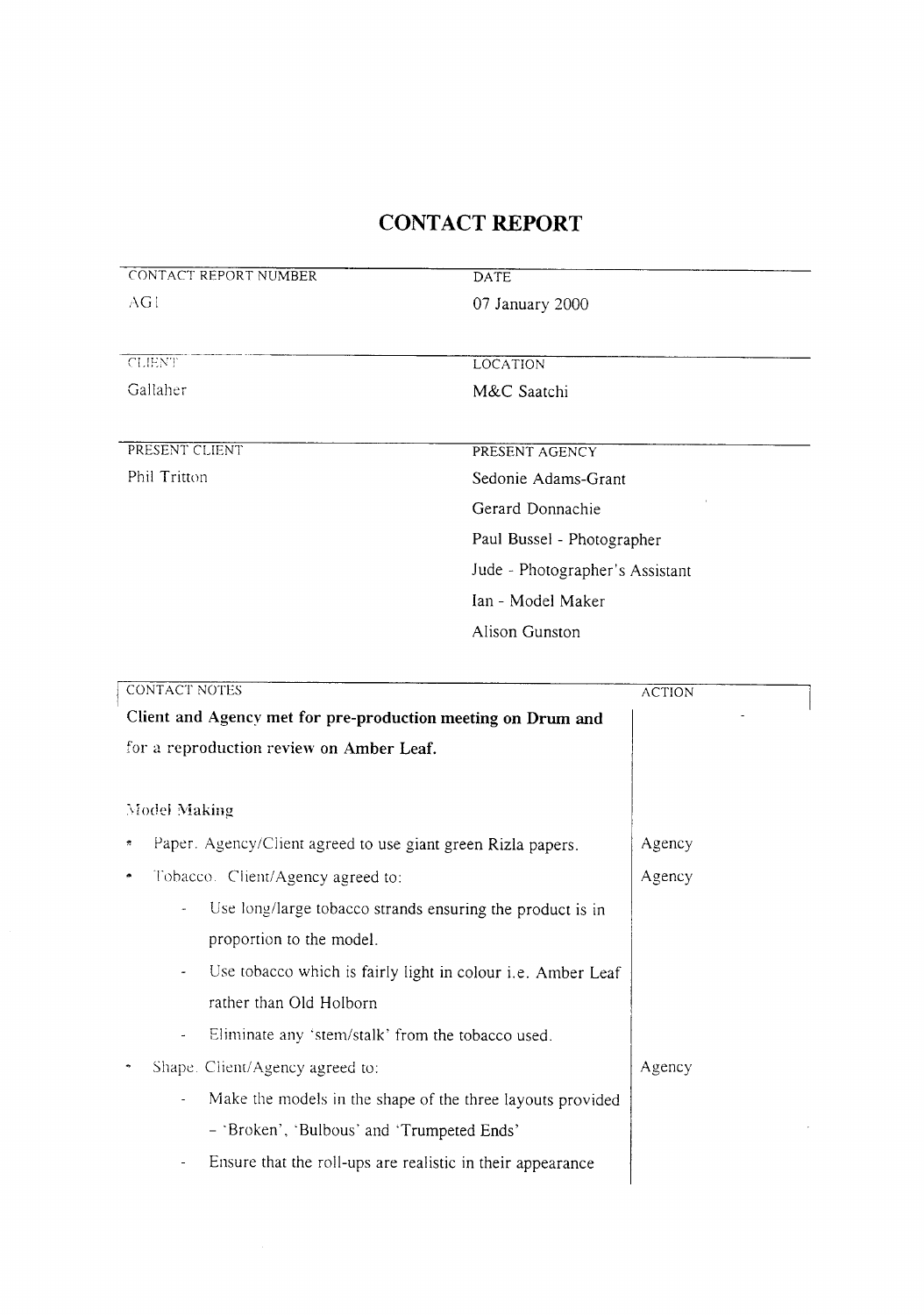## CONTACT REPORT - CONTINUED

| CONTACT REPORT NUMBER |  |
|-----------------------|--|

PAGE NUMBER

|    | CONTACT NOTES<br><b>ACTION</b>                                      |                    |  |
|----|---------------------------------------------------------------------|--------------------|--|
|    |                                                                     |                    |  |
|    |                                                                     |                    |  |
|    | i.e. they are badly rolled cigarettes as opposed to an illegal      |                    |  |
|    | joint.                                                              |                    |  |
|    | Try different shapes if one or more of the three approved           |                    |  |
|    | shapes, proved difficult or inappropriate given the previous        |                    |  |
|    | point.                                                              |                    |  |
|    | Photography                                                         |                    |  |
|    | Agency advised Client that the product would be shot from above     | Agency             |  |
|    | resulting in a strong, 3-dimensional image.                         |                    |  |
|    | Agency advised that the image would be gritty/strong and dramatic   | Agency             |  |
|    | with a grey, possibly steel background.                             |                    |  |
|    | Agency requested that the product/ad be shot in such a way that     | Agency             |  |
|    | imbues the high quality of the product - especially as the medium   |                    |  |
|    | is national press.                                                  |                    |  |
|    |                                                                     |                    |  |
| ۰  | Client requested that the Agency shoot 2 different packs - one with |                    |  |
|    | price flash of £1.79 and one without. Client to provide artwork     | Client w/c 28.9.98 |  |
|    | for 12.5g pack without price flash.                                 |                    |  |
| C, | Client advised that the Agency should leave the pack design         |                    |  |
|    | exactly as it is.                                                   |                    |  |
|    |                                                                     |                    |  |
|    | Miscellaneous                                                       |                    |  |
|    | Agency/Client agreed that pack would be in the bottom, right hand   |                    |  |
|    | corner of the layout with the copy to its left.                     |                    |  |
| ۰  | Agency advised Client that the shoot is scheduled for the           |                    |  |
|    | $14th/15th/16th$ and $17th$ October.                                |                    |  |
| ۰  | Client requested that the Agency ensure the layouts work with both  |                    |  |
|    | black and white health warnings.                                    |                    |  |
|    |                                                                     |                    |  |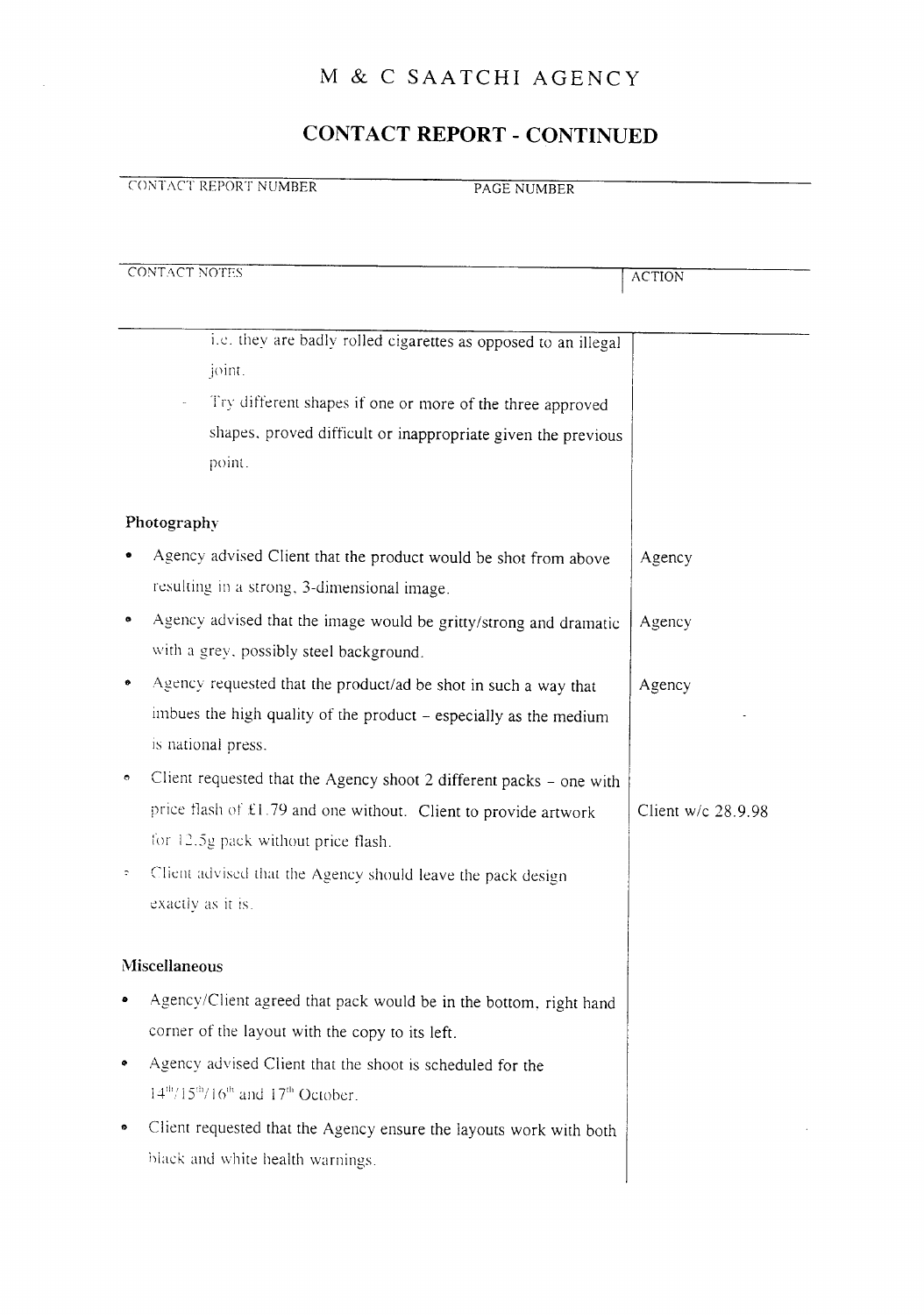## CONTACT REPORT - CONTINUED

|   | <b>CONTACT REPORT NUMBER</b><br><b>PAGE NUMBER</b>                                                                                                                                                                                                                                                                                                          |                |
|---|-------------------------------------------------------------------------------------------------------------------------------------------------------------------------------------------------------------------------------------------------------------------------------------------------------------------------------------------------------------|----------------|
|   |                                                                                                                                                                                                                                                                                                                                                             |                |
|   | <b>CONTACT NOTES</b>                                                                                                                                                                                                                                                                                                                                        | <b>ACTION</b>  |
|   | Client/Agency agreed that type size and format would be decided<br>post-shoot.                                                                                                                                                                                                                                                                              |                |
|   | <b>Amber Leaf Reproduction Review</b>                                                                                                                                                                                                                                                                                                                       |                |
| ٠ | Client requested that the Agency speak to the following<br>publications and investigate reasons for poor reproduction quality:<br>Daily Star $(6th$ June). Daily Star $(20th$ June). Esquire (July<br>issue). Streetmachine (July), Maxpower (July), Melody Maker<br>$(20th$ June), Angling Times (3 <sup>rd</sup> June), Angling Times (10 <sup>th</sup> ) | Agency 29.9.98 |
|   | June).<br>Client also asked Agency to investigate possibility of securing right<br>hand side positions in national press for next burst.                                                                                                                                                                                                                    | Agency 29.9.98 |

 $\sim$ 

 $\bar{z}$ 

Alison Gunston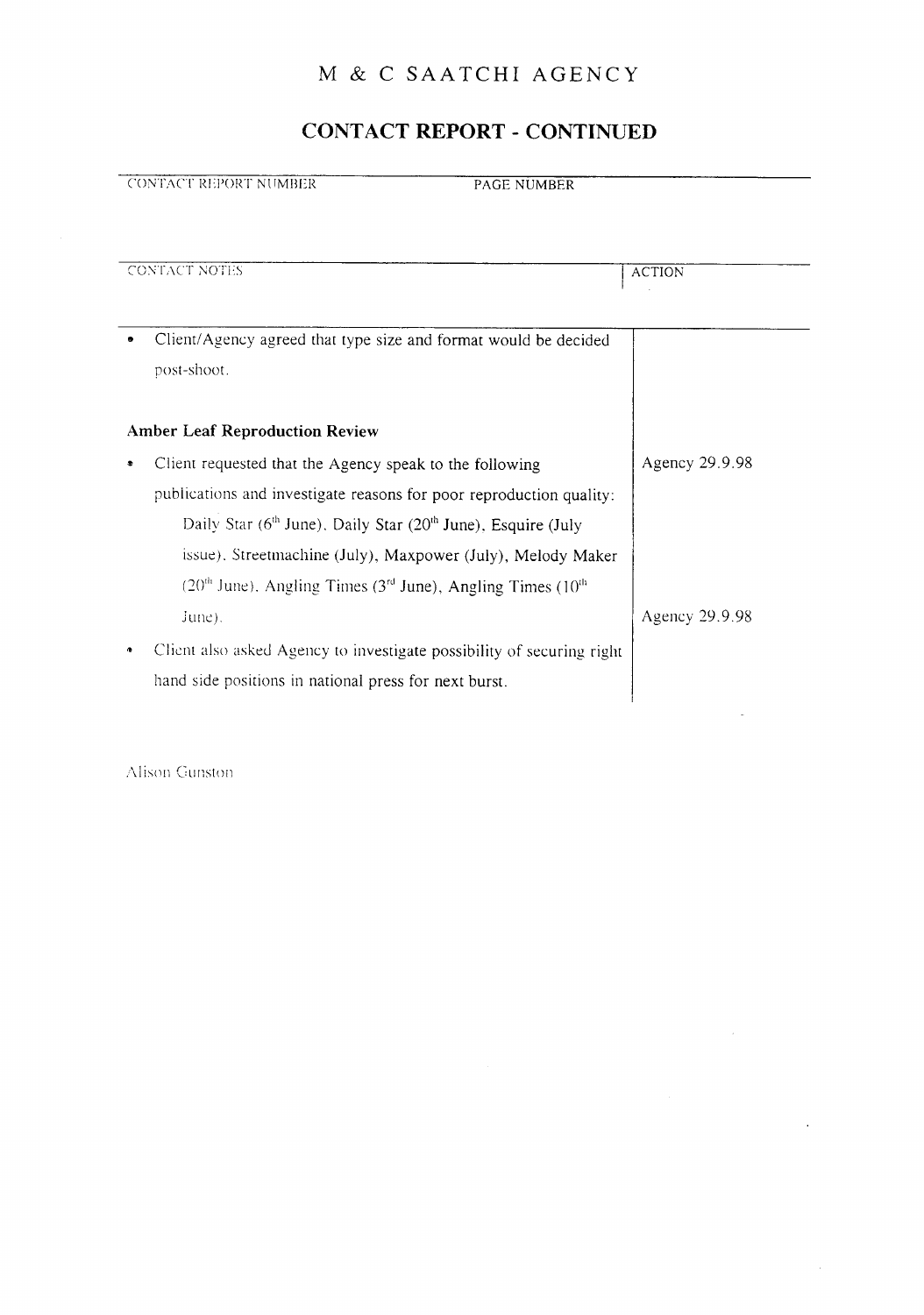| <b>CONTACT REPORT NUMBER</b>                                           | <b>DATE</b>                 |  |
|------------------------------------------------------------------------|-----------------------------|--|
|                                                                        | 07 January 2000             |  |
| <b>CLIENT</b>                                                          | <b>LOCATION</b>             |  |
| <b>GALLAHER</b>                                                        | <b>GALLAHER - WEYBRIDGE</b> |  |
| PRESENT CLIENT                                                         | PRESENT AGENCY              |  |
| <b>BARRY JENNER</b>                                                    | DAVIDE DE MAESTRI           |  |
| PHIL TRITTON                                                           | <b>RHONA CAIRNS</b>         |  |
|                                                                        | PAUL GRAHAM                 |  |
| <b>CONTACT NOTES</b>                                                   | <b>ACTION</b>               |  |
| <b>CREATIVE</b>                                                        |                             |  |
| Agency presented "perfect tobacco" route.                              |                             |  |
| Agency presented 2 executions on this route;                           |                             |  |
| "Twist"                                                                |                             |  |
| "Lump"                                                                 |                             |  |
| Client approved route.                                                 |                             |  |
| <b>LAYOUT</b>                                                          |                             |  |
| Client requested that Agency revisit the layout (Agency explained that |                             |  |
| the layout was very rough, and was in no way finalised.)               |                             |  |
| Agency to:                                                             |                             |  |
| Look at background colouring                                           |                             |  |
| Look at point size and font of body copy                               |                             |  |
| <b>PHOTOGRAPHY</b>                                                     |                             |  |
| Agency explained that they would shoot the executions and model-       |                             |  |
| make the rolled cigarettes to give them depth etc.                     |                             |  |
| <b>MEDIA</b>                                                           |                             |  |
| Agency presented revised plans with increased coverage.                |                             |  |
|                                                                        |                             |  |

 $\mathcal{L}_{\text{max}}$ 

 $\frac{1}{2}$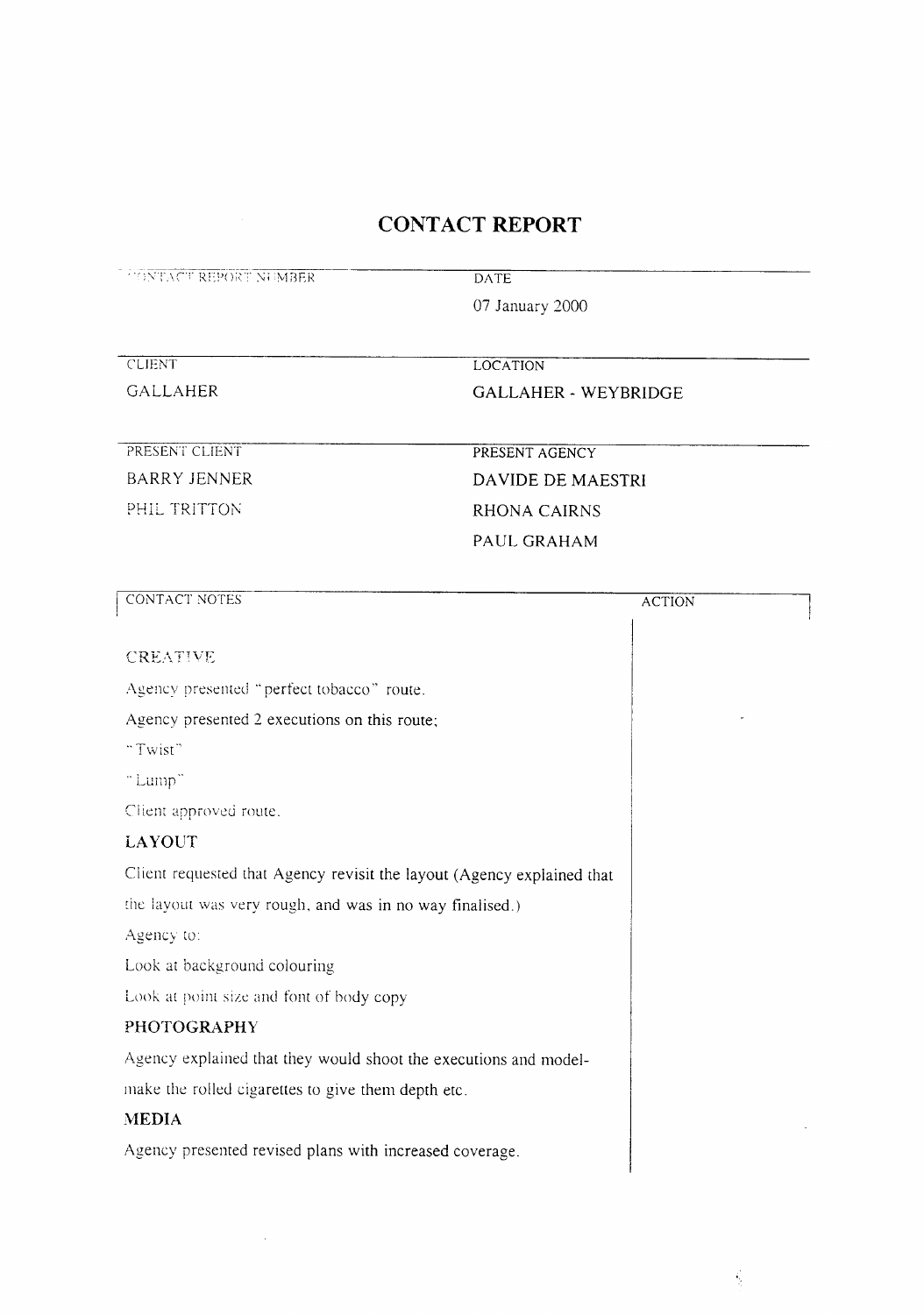## CONTACT REPORT - CONTINUED

| CONTACT REPORT NUMBER                                                | <b>PAGE NUMBER</b>            |
|----------------------------------------------------------------------|-------------------------------|
|                                                                      |                               |
| <b>CONTACT NOTES</b>                                                 | <b>ACTION</b>                 |
|                                                                      |                               |
| Client approved amends but explained that they could not give go     |                               |
| ahead to book until later on, in September.                          |                               |
| PRODUCTION & TIMING                                                  |                               |
| Agency presented productions costs.                                  |                               |
| Client gave Agency go ahead to shoot pack, 2 executions and 2 models |                               |
| for £25k and go to cromalin stage.                                   |                               |
|                                                                      |                               |
| <b>NEXT STEPS</b>                                                    |                               |
| Client to update Agency on legal situation.                          | ASAP                          |
| Agency to recommend photographer.                                    | $W/c$ 24 <sup>th</sup> August |
| Agency to revisit current layout.                                    | $W/c$ 24 <sup>th</sup> August |
|                                                                      |                               |
|                                                                      |                               |

 $\hat{\boldsymbol{\gamma}}$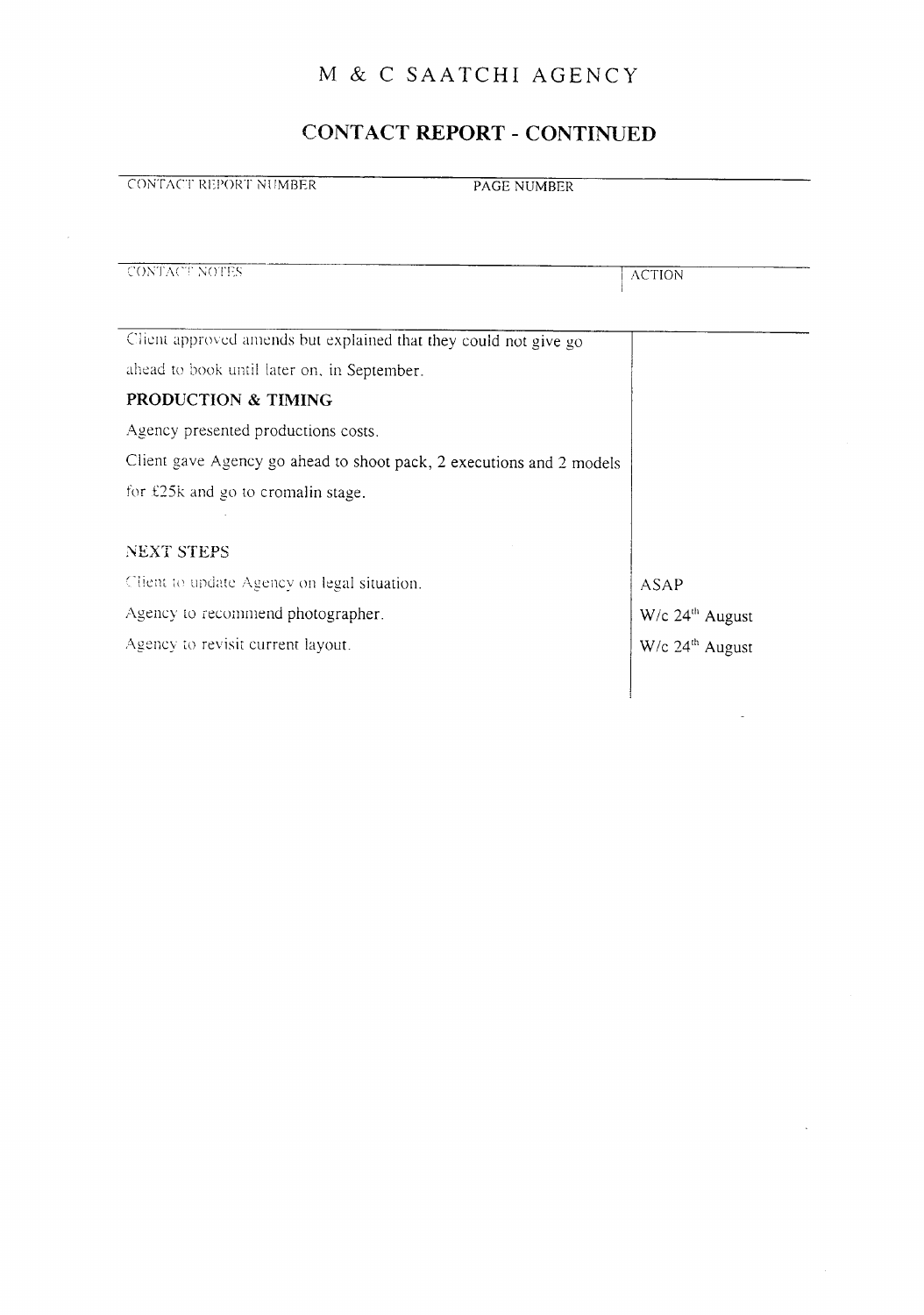# $\begin{array}{c} \hline \end{array}$ M&CSAATCHI

**CONTACT** 

| <b>CLIENT</b>                | <b>LOCATION</b> | <b>DATE</b> | <b>PAGE</b> | <b>CONTACT NUMBER</b> |
|------------------------------|-----------------|-------------|-------------|-----------------------|
| Gallaher - Silk Cut          | M&C Saatchi     | 11.8.99     | 2           | "20"                  |
| <b>PRESENT - CLIENT</b>      |                 |             |             |                       |
| Patrick Billson, Fiona Grant |                 |             |             |                       |
|                              |                 |             |             |                       |

| <b>NOTES</b>                                                    | <b>ACTION</b>                |
|-----------------------------------------------------------------|------------------------------|
|                                                                 |                              |
| 1. PRICE TRADE-OFF                                              |                              |
| Client to supply debrief document.                              | P.Roozeman ASAP              |
|                                                                 |                              |
| 2. POST-BAN                                                     |                              |
| Agency presented 'Silk Cut, Our Approach Post-Ban' document.    |                              |
| All agreed that it was imperative to establish the on-line      | <b>AII ASAP</b>              |
| opportunites for Silk Cut and progress review of other areas.   |                              |
| 3. SPONSORSHIP                                                  |                              |
| Client explained that Silk Cut Windsurfing would not be allowed |                              |
| post-ban due to the contract being signed after July 1998.      |                              |
| M&C Saatchi sponsorship evaluating 1999 sponsorship activity    | M&C Saatchi Sponsorship ASAP |
| for Silk Cut.                                                   |                              |
| 4. SWANSONG ACTIVITY                                            |                              |
| Agency presented media laydown, rotation and budget laydown     |                              |
| for producing three new Cut Silk executions.                    |                              |
| Media phasing required.                                         | <b>JH-FASAP</b>              |
| 5. CREATIVE                                                     |                              |
| i) ICE                                                          |                              |
| Agency presented estimate and timing plan for 'ice'.            | Agency progressing           |
|                                                                 |                              |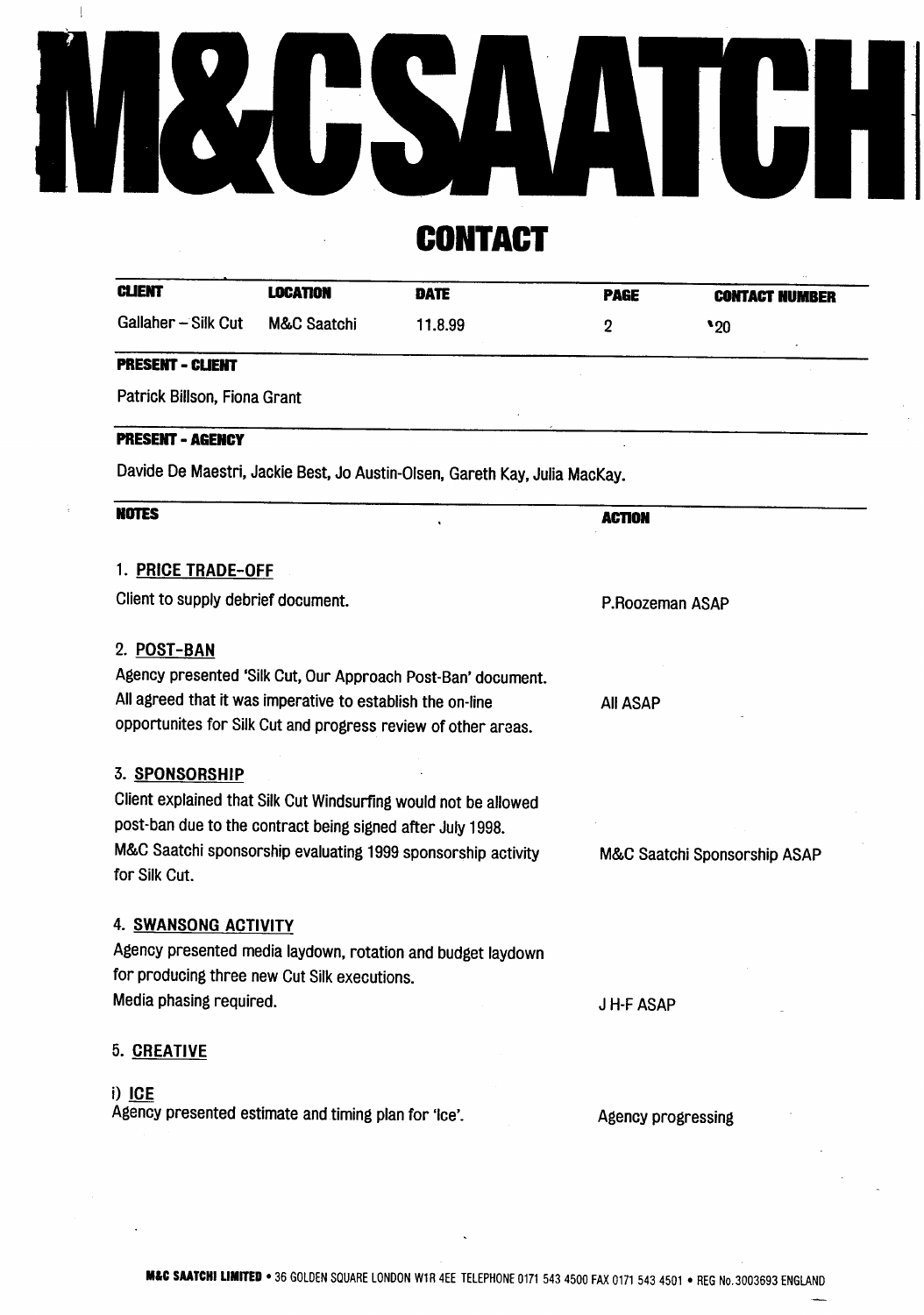| ii) CHOICE                                                                                  |                              |
|---------------------------------------------------------------------------------------------|------------------------------|
| Agency informed client that costs were being prepared for                                   | Agency to present            |
| 'Choice' with a view to running in October covers.                                          |                              |
| iii) STAPLE                                                                                 |                              |
| Agency to progress with costing with a view to running as part of<br>the November schedule. | Agency to cost               |
| iv) FAT LADY PR                                                                             |                              |
| Agency to present plans and costs for a maximum and a minimum                               | <b>Agency ASAP</b>           |
| spend for Fat Lady PR involving M&C Saatchi Sponsorship.                                    |                              |
| 6. BRITS ABROAD                                                                             |                              |
| Agency progressing. Meeting to be arranged.                                                 | JM to arrange                |
| 7. PRODUCTION                                                                               |                              |
| Client expressed concern about dark reproduction of 'Annoying'.                             | <b>JM ASAP</b>               |
| Agency to contact all titles and advise client of outcome.                                  |                              |
| 8. MISCELLANEOUS                                                                            |                              |
| Agency to supply 'M&C Saatchi Village' list of companies.                                   | <b>GK ASAP</b>               |
| Client reported Imperial's launch of 'Richmond' on the 1 <sup>st</sup> of                   |                              |
| September and that Mayfair may require additional money to                                  |                              |
| fund a price-drop.                                                                          |                              |
| Client explained that the Mayfair price drop might require funds                            | <b>Client to advise ASAP</b> |
| from the Silk Cut budget.                                                                   |                              |

 $\label{eq:2.1} \frac{1}{\sqrt{2}}\int_{0}^{\infty}\frac{1}{\sqrt{2\pi}}\left(\frac{1}{\sqrt{2\pi}}\right)^{2}d\mu\left(\frac{1}{\sqrt{2\pi}}\right)\frac{d\mu}{d\mu}d\mu\left(\frac{1}{\sqrt{2\pi}}\right).$ 

 $\mathcal{O}(\sqrt{3})$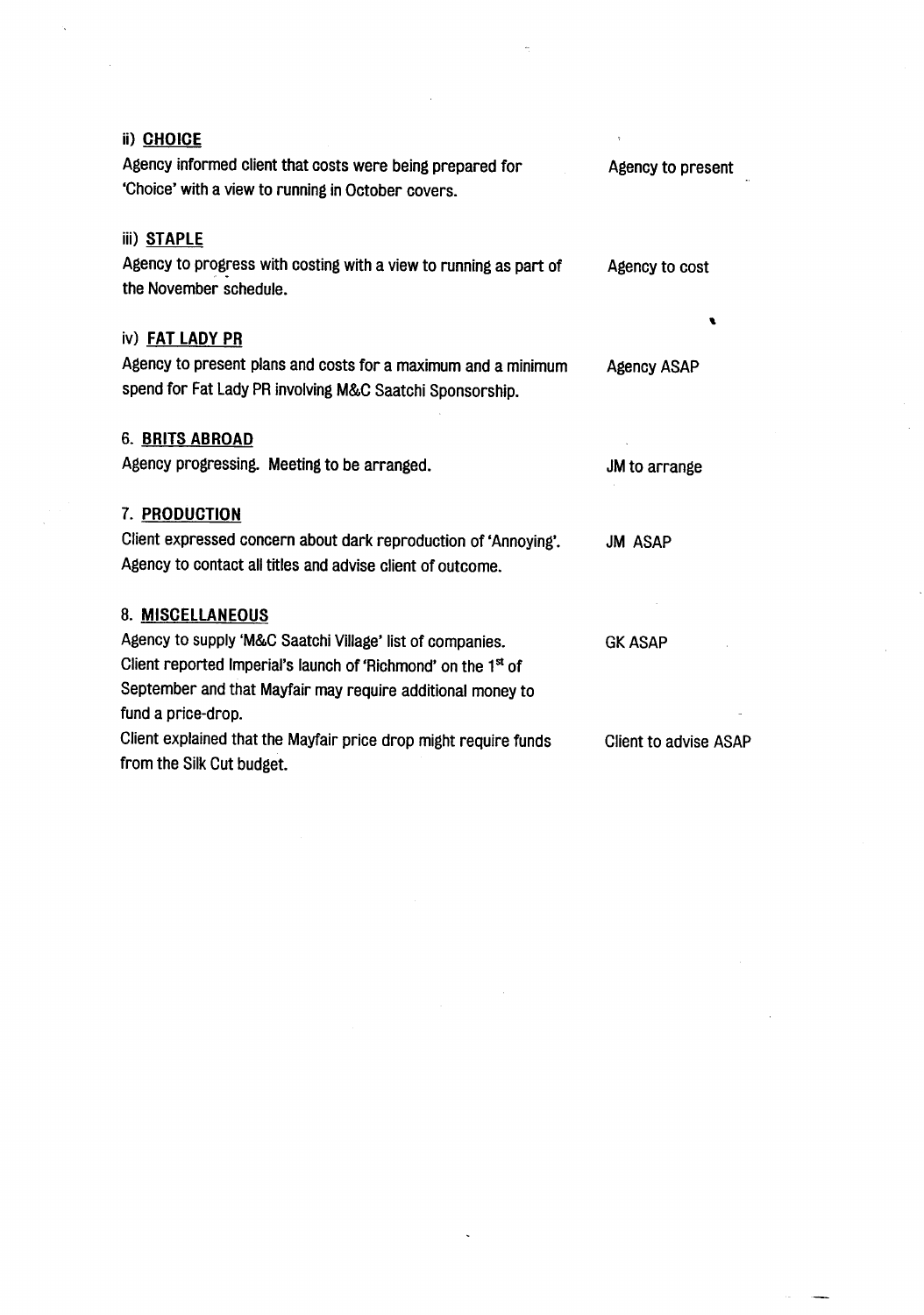## **CONTACT**

| <b>CLIENT</b>           | <b>LOCATION</b>                                                                                                                | <b>DATE</b> | <b>PAGE</b>   | <b>CONTACT NUMBER</b> |
|-------------------------|--------------------------------------------------------------------------------------------------------------------------------|-------------|---------------|-----------------------|
| Gallaher                | M&C Saatchi                                                                                                                    | 4.12.98     |               | AG4.12.98             |
| <b>PRESENT - CLIENT</b> |                                                                                                                                |             |               |                       |
| Phil Tritton            |                                                                                                                                |             |               |                       |
| <b>PRESENT - AGENCY</b> |                                                                                                                                |             |               |                       |
| Ove Gley - Jung v. Matt | Davide De Maestri, Rhona Cairns, Alison Gunston, Josh Howdle-Fuller                                                            |             |               |                       |
| <b>NOTES</b>            |                                                                                                                                |             | <b>ACTION</b> |                       |
| Working Together        | production of RAW advertising.<br>M&C Saatchi outlined their role as follows:                                                  |             |               |                       |
|                         | (1) Negotiation with the UK Advertising Standards Authority on<br>creative work produced by Jung v. Matt. Agencies agreed to   |             |               |                       |
| Client.                 | procure approval on executions before they are presented to                                                                    |             |               |                       |
|                         | $(2)$ Management/advice on creative development – ensuring<br>work is appropriate for the UK creatively as well as legally.    |             |               |                       |
| warnings, translations  | (3) Adaptation of creative work for the UK market e.g. health                                                                  |             |               |                       |
|                         | (4) Production of creative work in terms of reproduction and<br>eupply (Adoppy eudogeted that lungy Matt cond a concessatative |             |               |                       |

supply. (Agency suggested that Jungv.Matt send a representative over to supervise repro).

(5) Development of media strategy

(6) Generation of launch strategy/ideas events

#### Creative Update

Agency advised Jon v. Matt/Client of ASA reaction to current RAW Campaign.

(1) Campaign idea with the strap line `Only believe what you see'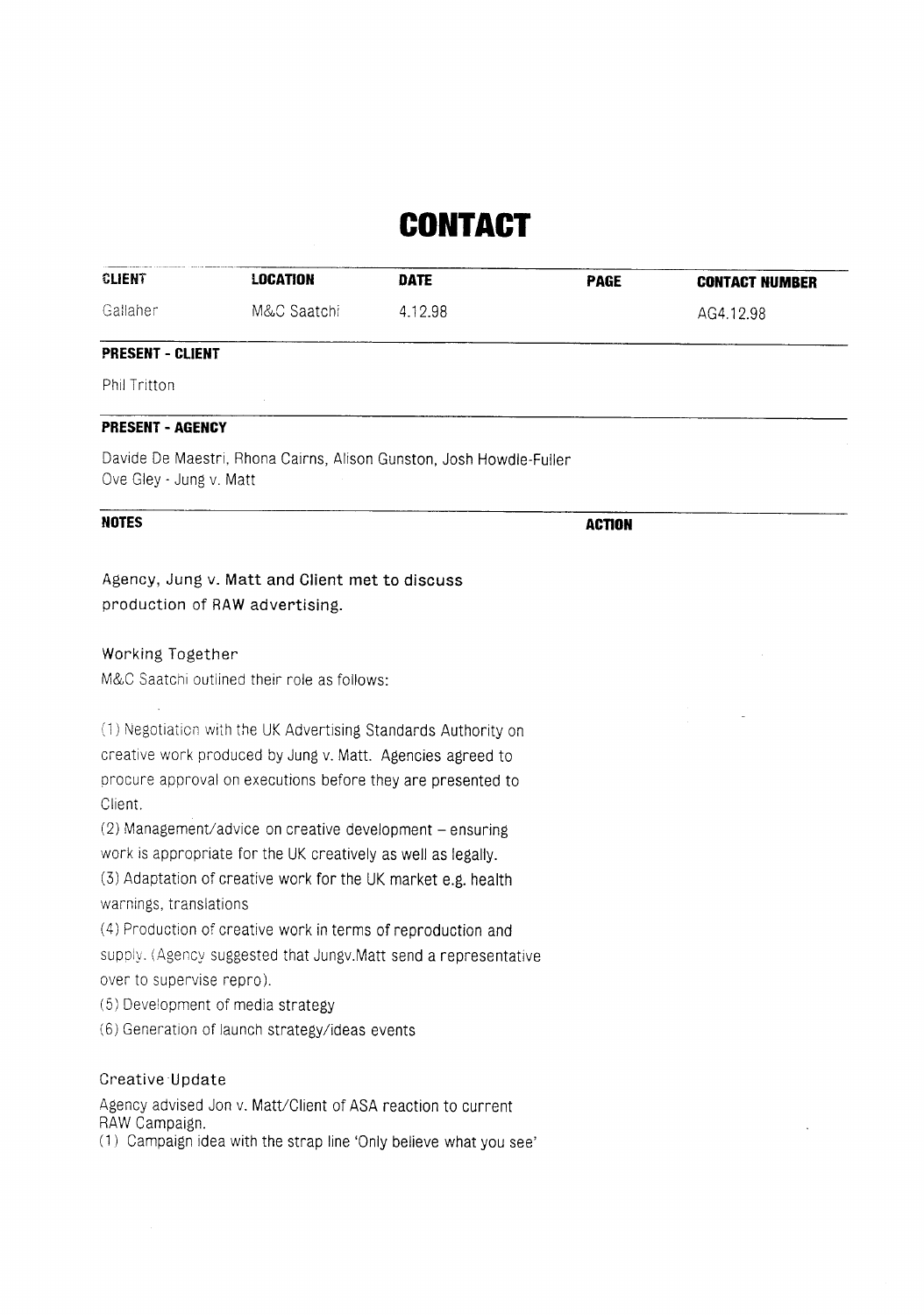is acceptable .

(2) Women

This execution is unacceptable as it has a reference to romance. Any allusion to a means of finding a partner in cigarette advertising is unacceptable .

- (3) Poodle This execution is unacceptable as it has a degrading cultural reference that is likely to generate complaints both from the Chinese restaurant trade and ethnic minorities.
- (4) Car

This execution is acceptable.

(5) Flat

This execution is acceptable.

Walker Media informed Client that three executions, in total, Jung v. Matt would be needed to complete the campaign.

#### Miscellaneous.

Agency informed Jung v. Matt that using the same typography as the health warning was contrary to the spirit of the Code. Agency agreed to supply Jung v. Matt with magazines and newspapers that feature personal/classified ads, for reference . Client informed Jung v. matt that they would like the 12.58 pack to appear in the UK advertising.

Client advised Agencies that photograph of the pack must show that it is transparent. Jung v. Matt agreed to handle all pack shots as well as main shoot.

Agency advised Jung v. Matt that ads should be in single page format. .

#### Guidelines for Advertising Tobacco in the UK

Agency presented Jon v. Matt with copies of the following:

- (1) Voluntary Agreement
- (2) Health warning specifications and rotation
- (3) Copy of the British codes of advertising and sales promotion

#### Timing

Client informed Agencies that RAW launch is set for Monday 5<sup>th</sup> April 1999.

Media - June monthlies with a supply date of mid-March.

Jon v. Matt agreed to supply revised executions early January 1999.

Agency advised Client and Jung v. Matt that they would need a week to discuss ads with/gain approval from the ASA.

Client advised Agencies that actual packs would be available mid- Agency to forward timing plan once February 1999. **A substitute of the Contract of the Client .** A set of the contract of the contract of the contract of the contract of the contract of the contract of the contract of the contract of the contract of the con

Alison Gunston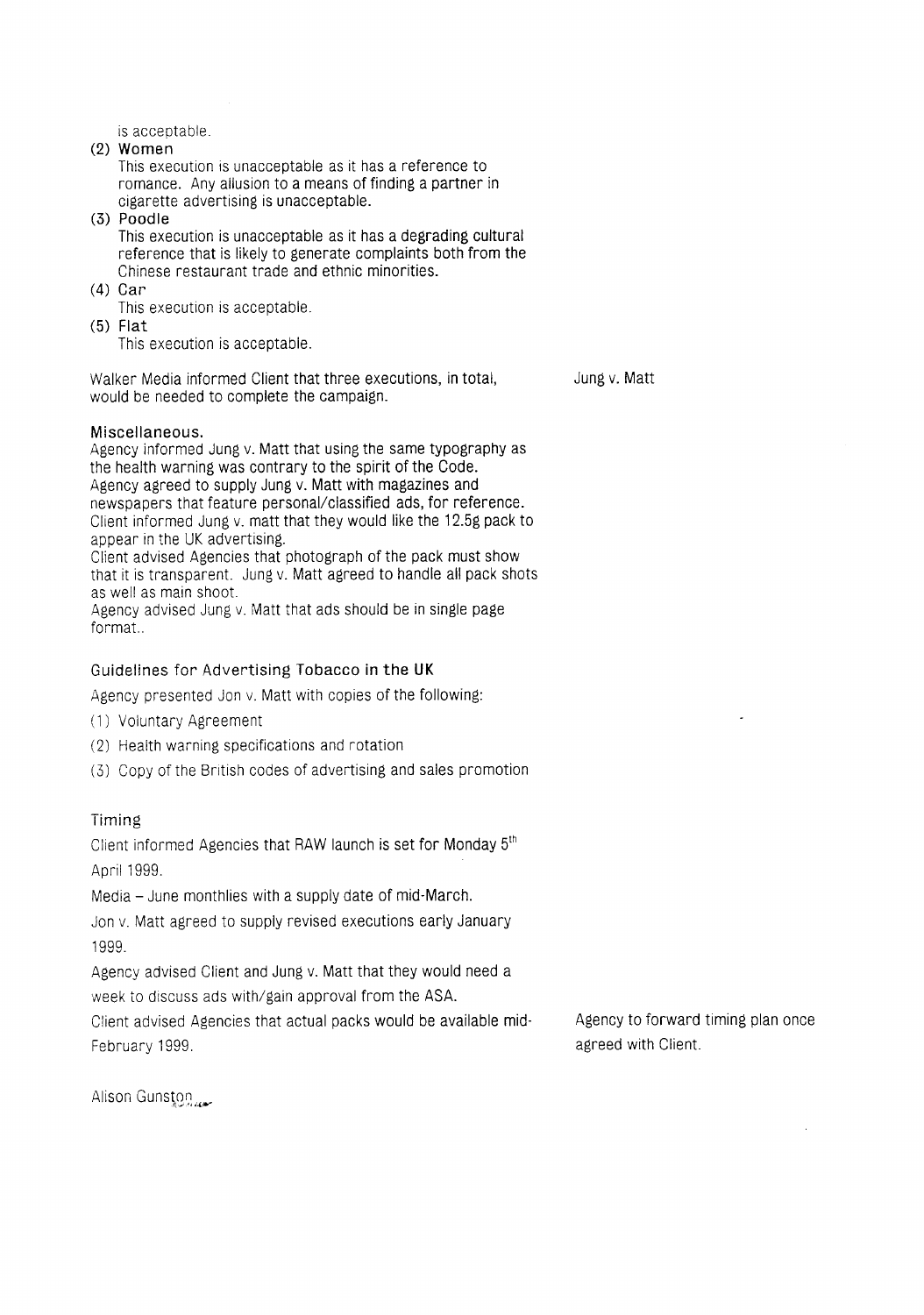| CONTACT REPORT NUMBER | <b>DATE</b>                   |
|-----------------------|-------------------------------|
| 042                   | 07 January 2000               |
|                       |                               |
| <b>CLIENT</b>         | <b>LOCATION</b>               |
| Gallaher              | M&C Saatchi                   |
| PRESENT CLIENT        | PRESENT AGENCY                |
| Lesley Stears         | Carrie Hindmarsh              |
|                       | Davide De Maestri             |
|                       | Justin Clouder                |
|                       | Matt Perry                    |
|                       | Alison Gunston                |
|                       |                               |
| CONTACT NOTES         | <b>ACTION</b><br>$\mathbf{L}$ |

Client & Agency met for pre research debrief discussion

 $\mathcal{A}^{\mathcal{A}}$ 

 $\sim$ 

 $\overline{\phantom{a}}$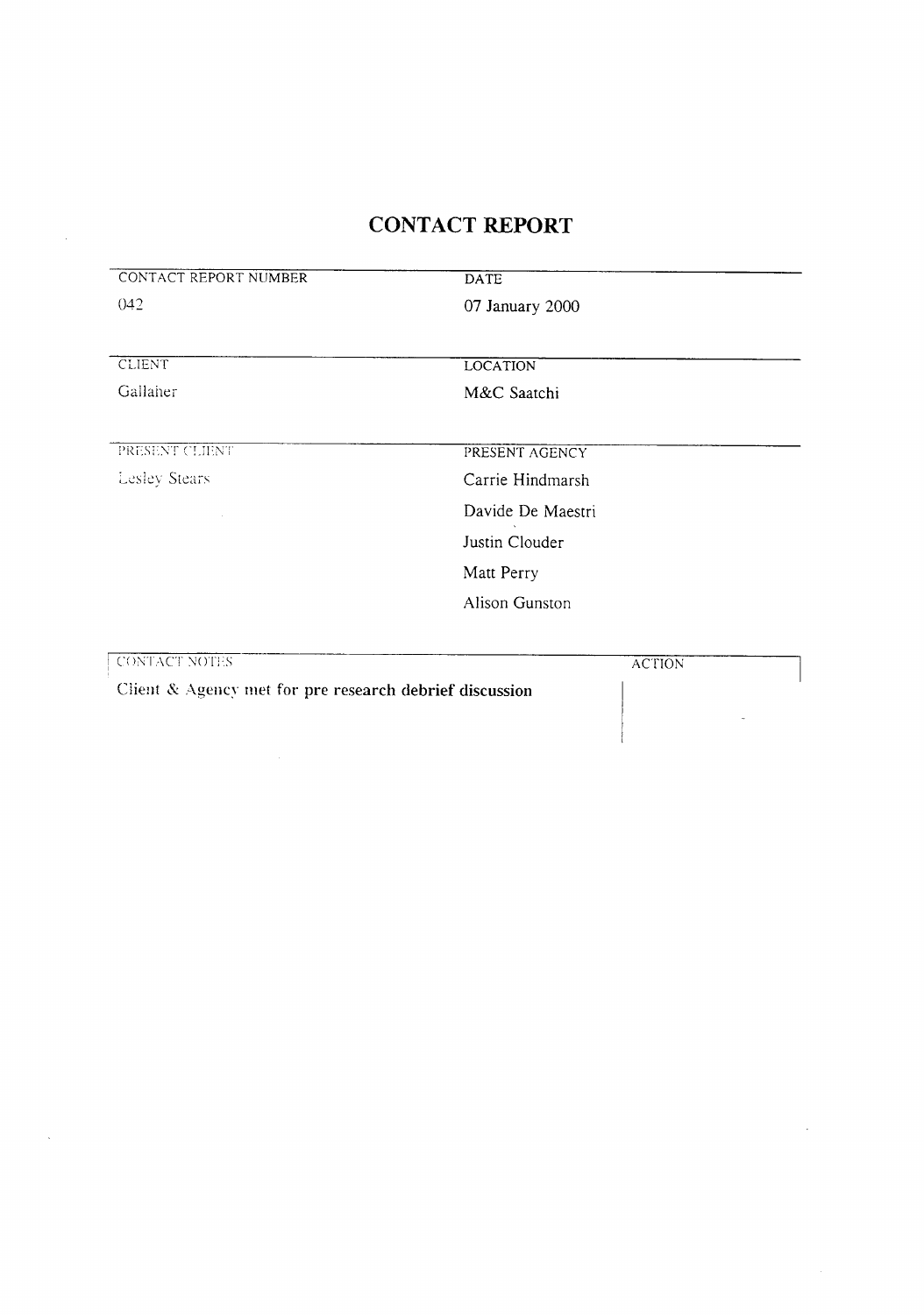## CONTACT REPORT - CONTINUED

| CONTACT REPORT NUMBER<br>PAGE NUMBER                                         |                        |
|------------------------------------------------------------------------------|------------------------|
|                                                                              |                        |
| <b>CONTACT NOTES</b>                                                         | <b>ACTION</b>          |
| <b>General Discussion</b>                                                    |                        |
| Agency informed the client that important insights from the research         |                        |
| included the following:                                                      |                        |
| Consumers consciously choose to be in the market for cheaper                 |                        |
| cigarettes. Consequently within this sector the consumer is not as           |                        |
| price conscious between brands as has been previously presumed               |                        |
| i.e. once in this sector consumer's cigarette choice is based on<br>quality. |                        |
| The consumer did not want a constant reminder that they are                  |                        |
| buying cheap cigarettes.                                                     |                        |
| Client informed the agency that once the consumer had discovered             |                        |
| Sovereign they were universally impressed - a call to action would           |                        |
| therefore seem appropriate.                                                  |                        |
| Agency/Client discussed the use of coupons, loyalty schemes.                 | Agency to investigate. |
| <b>B&amp;H</b> Branding                                                      |                        |
| Client/Agency discussed level of use of B&H branding on Sovereign            |                        |
| advertising as consumers thought it an important indication of quality.      |                        |
| Agency to look at relationship between price (value) and B&H                 | Agency to investigate  |
| (quality) in advertising.                                                    | different executions.  |
|                                                                              |                        |
| <b>Sovereign Advertising</b>                                                 |                        |
| Agency informed Client that the Sovereign executions were not                |                        |
| researched in an acceptable forum.                                           |                        |
| Agency also advised that there was spontaneous recall of the Jester.         |                        |
| He also represents a property for Sovereign and give the ads both            |                        |
| focus and resonance. Agency therefore recommended that we should             |                        |
| keep him in the advertising perhaps readjusting his position.                | Agency to investigate. |

 $\bar{z}$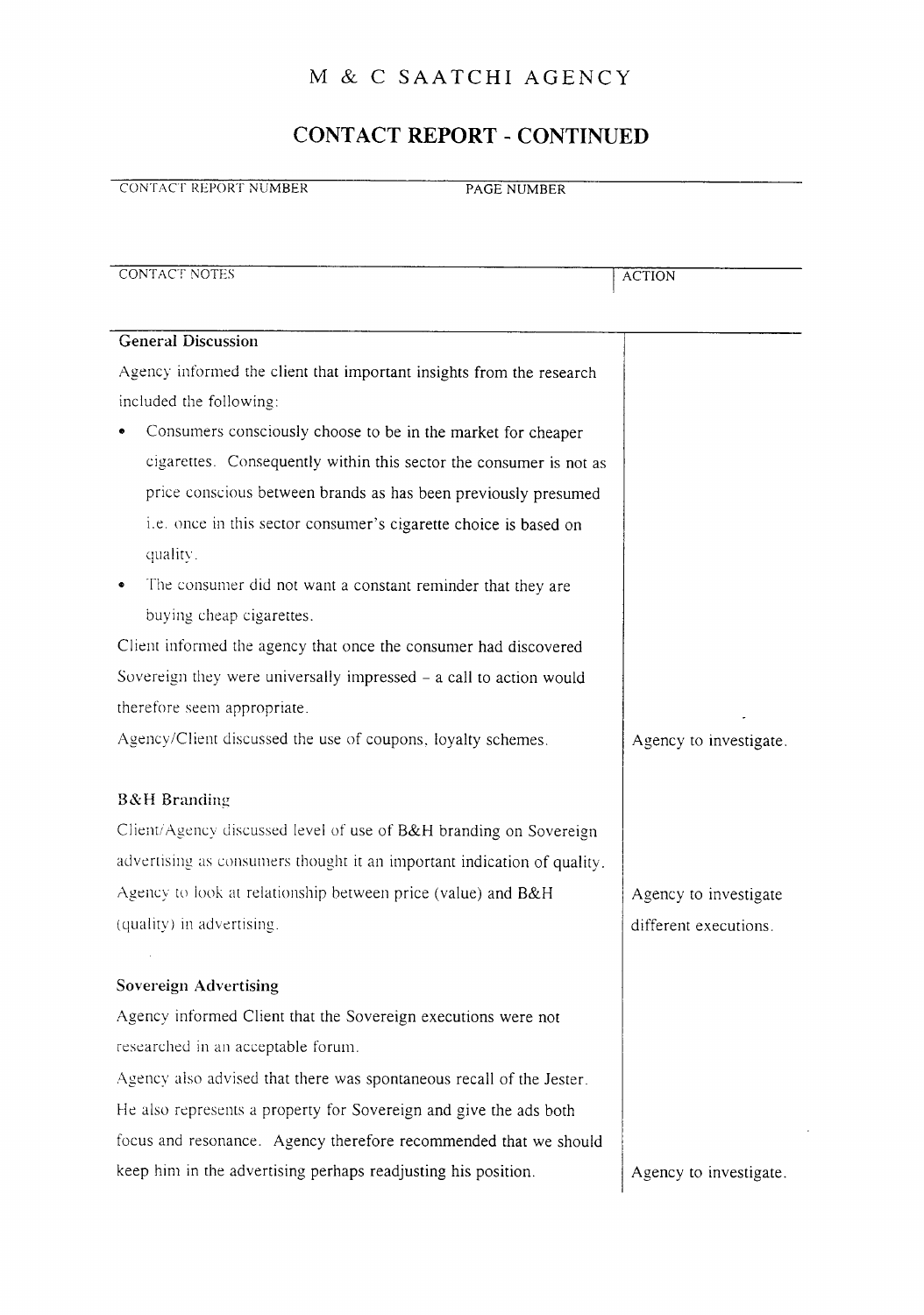## CONTACT REPORT - CONTINUED

| <b>CONTACT REPORT NUMBER</b><br><b>PAGE NUMBER</b>                      |               |
|-------------------------------------------------------------------------|---------------|
|                                                                         |               |
| <b>CONTACT NOTES</b>                                                    |               |
|                                                                         | <b>ACTION</b> |
|                                                                         |               |
| Client/Agency agreed that changing the flat chequered floor into a      |               |
| wavy version would not improve the advert.                              |               |
| Client/Agency agreed that the campaign needed reinvigorating.           |               |
| Suggestions included: changing the position of the pack, increasing the |               |
| prominence of the Jester (being careful of ASA considerations).         |               |
|                                                                         |               |
| <b>Implications for Blown Away Execution</b>                            |               |
| Agency to revisit this execution considering putting B&H back in the    |               |
| headline.                                                               |               |
| Execution on-hold until conclusions discussed and finalised from the    |               |
| research.                                                               |               |
|                                                                         |               |
| Alison Gunston                                                          |               |
|                                                                         |               |
|                                                                         |               |
|                                                                         |               |
|                                                                         |               |
|                                                                         |               |
|                                                                         |               |
|                                                                         |               |
|                                                                         |               |
|                                                                         |               |

 $\bar{z}$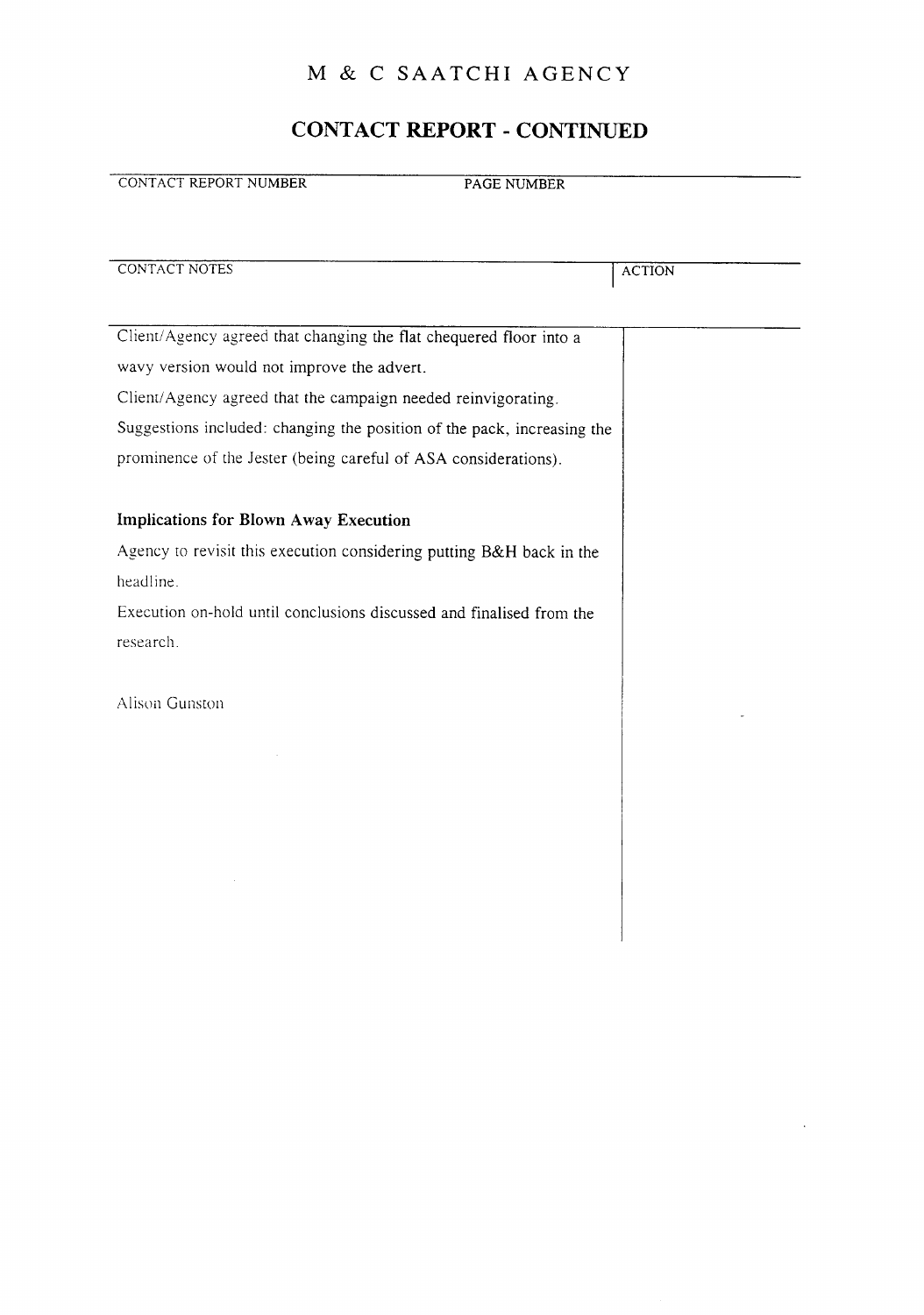## M & C SAATCHI

## CONTACT REPORT

| CONTACT REPORT NUMBER | <b>DATE</b>                       |
|-----------------------|-----------------------------------|
|                       | 07 January 2000                   |
|                       |                                   |
| <b>CLIENT</b>         | <b>LOCATION</b>                   |
| Gallaher              | M&C Saatchi                       |
|                       |                                   |
| PRESENT CLIENT        | PRESENT AGENCY                    |
| P Billson             | C Hindmarsh, M Peffers, J Clouder |

|              | CONTACT NOTES                                                                                                                                                                      | <b>ACTION</b>                      |
|--------------|------------------------------------------------------------------------------------------------------------------------------------------------------------------------------------|------------------------------------|
|              | Agency and Client met for status meeting. The following action<br>points were agreed:                                                                                              |                                    |
| $\mathbf{L}$ | Agency to liaise with Karen Rickards to fix a date for<br>qualitative research debrief.                                                                                            | Carrie Hindmarsh<br>Karen Rickards |
| 2.           | Client requested that Salamander media plan be presented at<br>the beginning of November. Date TBC.                                                                                | Andrew Sherman<br>Justin Clouder   |
| 3.           | Mayfair and Berkeley King Size 'Budget' ads should both<br>reference 'specially marked packs' in the copy.                                                                         | Carrie Hindmarsh<br>Marcus Peffers |
| 4.           | Agency requested packs of Mayfair and Berkeley Kingsize for<br>'Budget' ads.                                                                                                       | Patrick Billson                    |
| 5.           | Agency to supply final Mayfair and Berkeley Kingsize<br>'Budget' media plans ASAP.                                                                                                 | Justin Clouder                     |
| 6.           | Client confirmed that the extra money from the production of<br>Berkeley 'Burn a hole' ad should be re-invested in media for<br>that execution. Agency to supply final media plan. | Justin Clouder                     |
| $7_{\odot}$  | Agency presented work-in-progress signature print for<br>Berkeley Superkings Ultralights. Agency to supply final<br>signature print ASAP.                                          | Carrie Hindmarsh<br>Marcus Peffers |
| 8.           | Agency to prepare Mayfair and Berkeley guard books, and<br>slides of all work to date.                                                                                             | Agency to progress                 |
|              |                                                                                                                                                                                    |                                    |

 $\overline{\phantom{a}}$ 

Marcus Peffers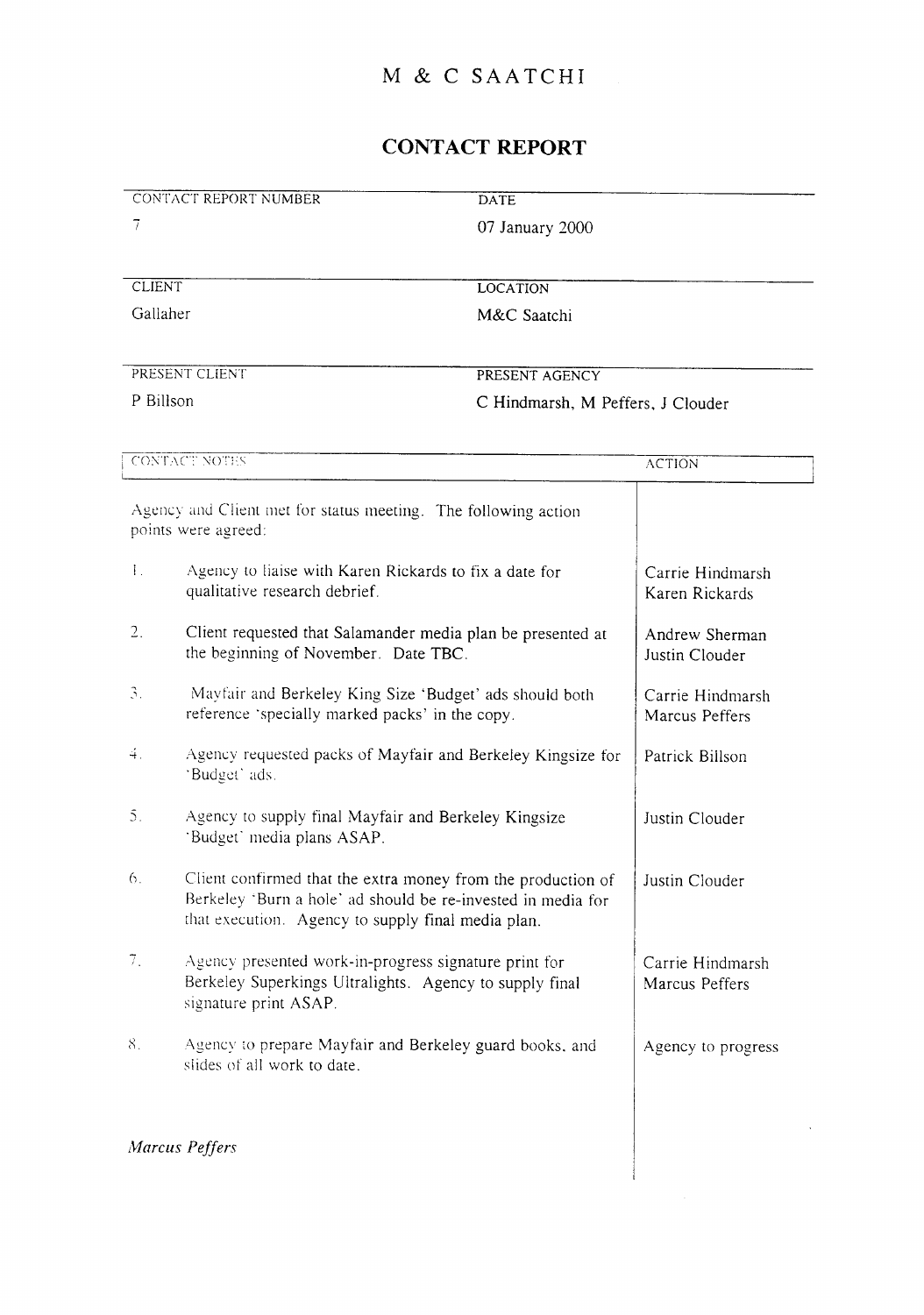## CONTACT REPORT - CONTINUED

CONTACT REPORT NUMBER PAGE NUMBER

| CONTACT NOTES                                                            | <b>ACTION</b> |
|--------------------------------------------------------------------------|---------------|
|                                                                          |               |
| Qualitative Research                                                     |               |
| Agency to liaise with Karen Rickards to set up 8-10 qualitative          |               |
| research groups.                                                         | K Rickards/   |
| It was agreed that the objectives for the research were to a) enable the | C Hindmarsh   |
| Agency to view the groups and find out more about the attitudes,         |               |
| aspirations and motivations of the target group and b) to discover how   |               |
| they respond to the proposed advertising routes.                         |               |
| It was also agreed that any useful findings relating to the routes could |               |
| be implemented prior to launch.                                          |               |
|                                                                          |               |
|                                                                          |               |
| <b>BERKELEY ULTRALIGHTS</b>                                              |               |
| Agency presented work in progress on 'Ant' ad for Berkeley               |               |
| Ultralights.                                                             |               |
| It was agreed that the barcode should be removed from the pack.          |               |
| Agency to present final mech and tranny on Wednesday 6th.                | C Hindmarsh   |
| Agency to supply final media schedule for sales force on Monday 4th.     | J Clouder     |
|                                                                          |               |
| <b>BERKELEY KING SIZE - BUDGET</b>                                       |               |
| Agency presented '20 tips for avoiding tax' ad for budget burst.         |               |
| Client approved.                                                         |               |
| It was agreed that a line of copy should be included to make it clear    |               |
| that it is Berkeley King Size not Berkeley Superkings that is being      |               |
| advertised. Copy should also include a 'specially marked packs'          |               |
| disclaimer. Agency to supply costs and timing plan.                      | J Bogie       |
|                                                                          |               |
| Agency presented media recommendation for Berkeley King Size             |               |
| budget burst.                                                            |               |
|                                                                          |               |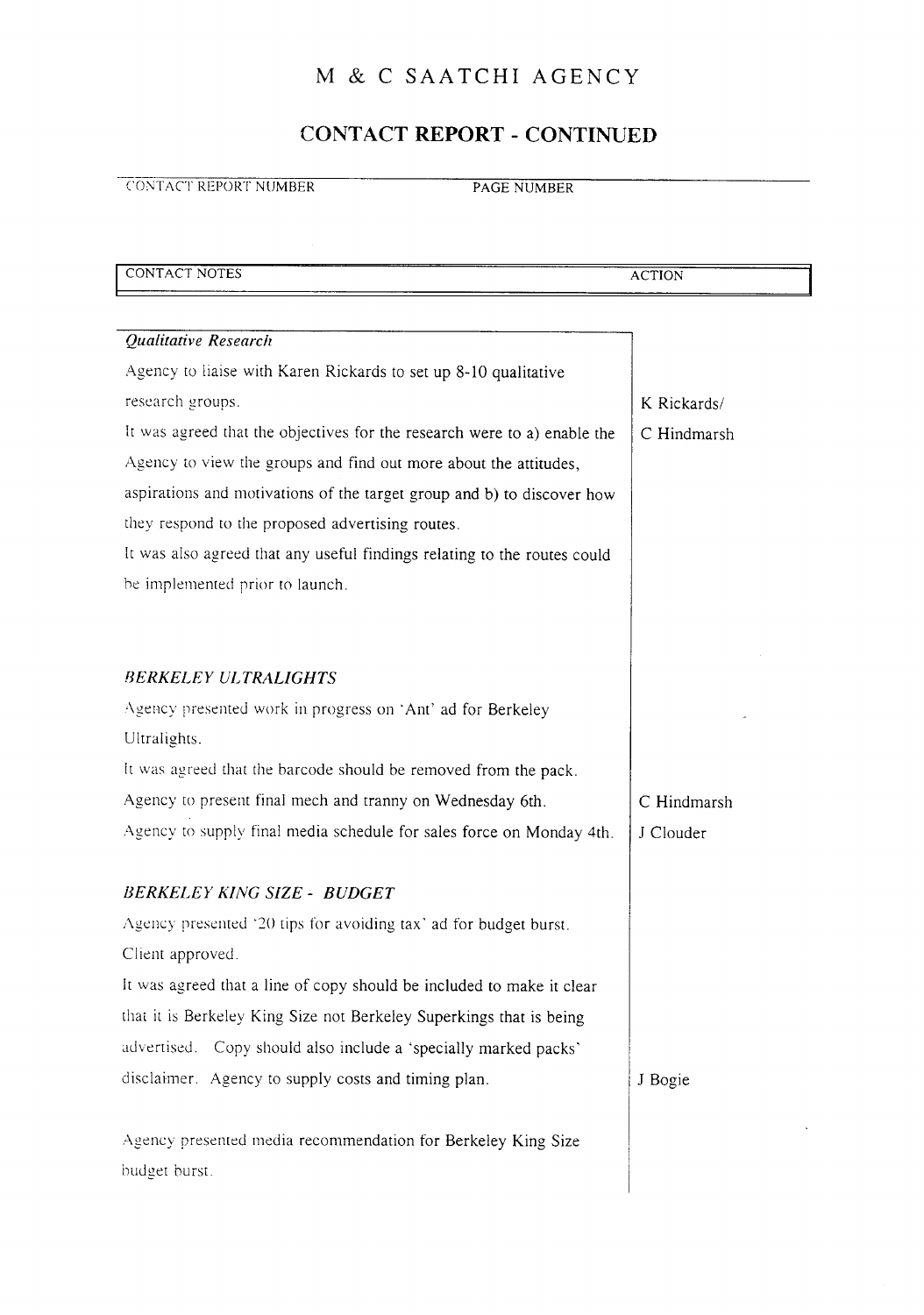#### CONTACT REPORT - CONTINUED

**CONTACT REPORT NUMBER PAGE NUMBER** 

CONTACT NOTES ACTION This was approved pending inclusion of Ulster area. It was agreed that the campaign should not start before Tuesday 28th November Agency to supply final media plan.  $J$  J Clouder BERKELEY KING SIZE - NEW BRIEF Client briefed Agency on <sup>a</sup> new press ad for Berkeley King Size to continue the 'Deeper Pockets' look and tone and to focus on price. This to be in press from September <sup>1</sup> Ith. Agency to present creative idea and media plan on September 4th. C Hindmarsh MAYFAIR - BUDGET Agency presented recommendation for Mayfair Budget burst ad . Client approved but requested that the subheading be made more legible and that <sup>a</sup> half page layout should be drawn up Agency to re-present with costs and timings.  $\begin{array}{c|c}\n\hline\n\end{array}$  C Hindmarsh Agency presented media plan which was approved pending inclusion of Daily Record. It was agreed that the Mayfair ad should run at the same time as the Berkeley King Size '20 Tips' ad but the ads should not appear in the same title at the same time. Agency to supply final media plan J Clouder Carrie Hindmarsh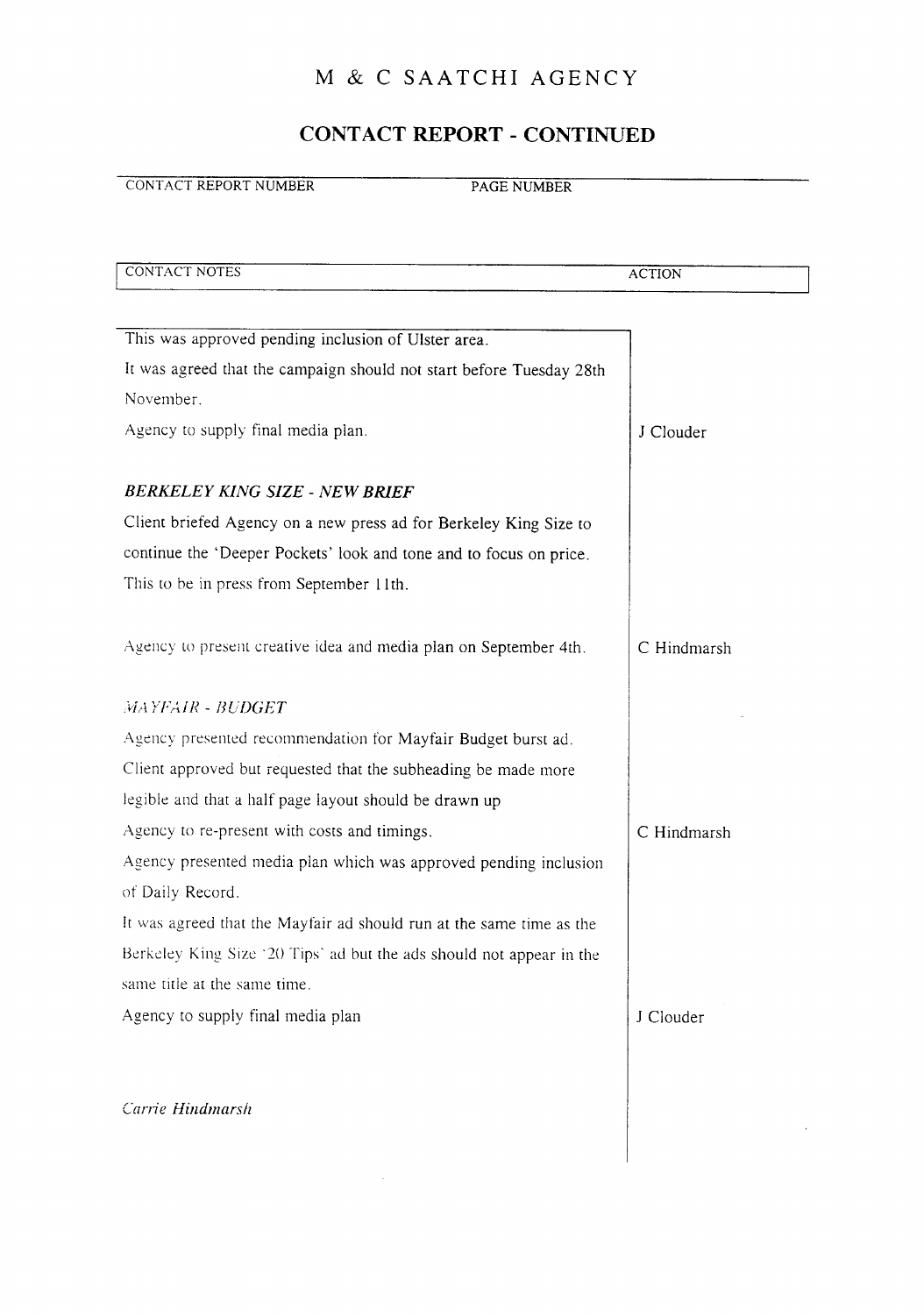| CONTACT REPORT NUMBER | DATE              |
|-----------------------|-------------------|
| MP 39                 | 07 January 2000   |
|                       |                   |
|                       |                   |
| <b>CLIENT</b>         | <b>LOCATION</b>   |
| Gallaher              | Weybridge         |
|                       |                   |
|                       |                   |
| PRESENT CLIENT        | PRESENT AGENCY    |
| Lesley Stears         | Davide De Maestri |
|                       | Carrie Hindmarsh  |
|                       | Justin Clouder    |
|                       | Josh Fuller       |
|                       | Matt Perry        |
|                       |                   |

| <b>CONTACT NOTES</b>                                                  | <b>ACTION</b> |
|-----------------------------------------------------------------------|---------------|
| Client & Agency met for Status Meeting.                               |               |
|                                                                       |               |
| Holding Price                                                         |               |
| Agency informed Client that posters were to be supplied to PC&DS      |               |
| for posting on 1.12.97.                                               |               |
| Client & Agency agreed that the disclaimer line was at an appropriate |               |
| size.                                                                 |               |
| Client & Agency agreed that the B&H logo on the packs was clearly     |               |
| more prominent without becoming overbearing.                          |               |
| Agency to supply ASA certificates at next status.                     | Agency        |
|                                                                       |               |
| Canny                                                                 |               |
| Agency informed Client that shoot will commence on 17.11.97.          |               |
| Client & Agency agreed that first presentation of work will be in the |               |
| form of a Cromalin using a new production technique.                  |               |
| New technique has the advantage of saving time without incurring      |               |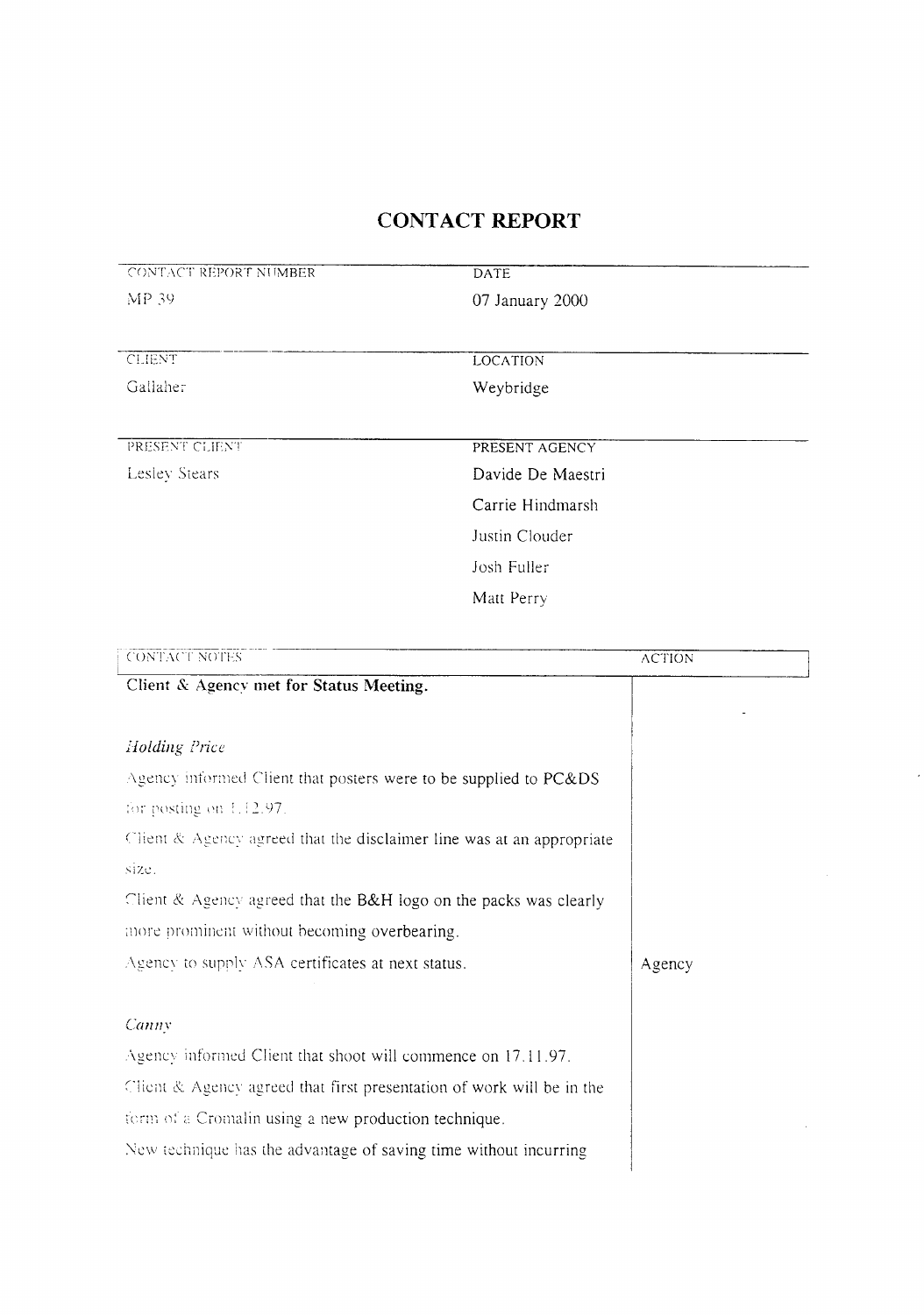#### CONTACT REPORT - CONTINUED

CONTACT REPORT NUMBER PAGE NUMBER

CONTACT NOTES ACTION

additional costs. Client approved concept of shiny silver tin which has been opened with an 'old fashioned' tin opener. Client agreed that Canny should run regionally in colour. Agency to amend proposed Media schedule with recommended regional titles. 1998 ' recommendation for running order for 1998 . Client & Agency agreed that the executions for 1998 should be Canny, Blown Away. Outstanding and Well. Agency proposed running Outstanding as the next execution after Canny. Running order to be confirmed by Barry Jenner Agency to present production costs for half page versus full page and Agency for regional press supply Outstanding Vox Pop Agency presented video in light of concerns over the comprehension of execution. The video highlighted argument that Outstanding is understood and reminds consumers of the TV programme 'Catch phrase' which has <sup>a</sup> similar audience profile to Sovereign  $WeE$ Client concerned that execution may be a little busy. Agency to re-present Well as a more highly finished illustration in order to highlight how the execution will work.

Agency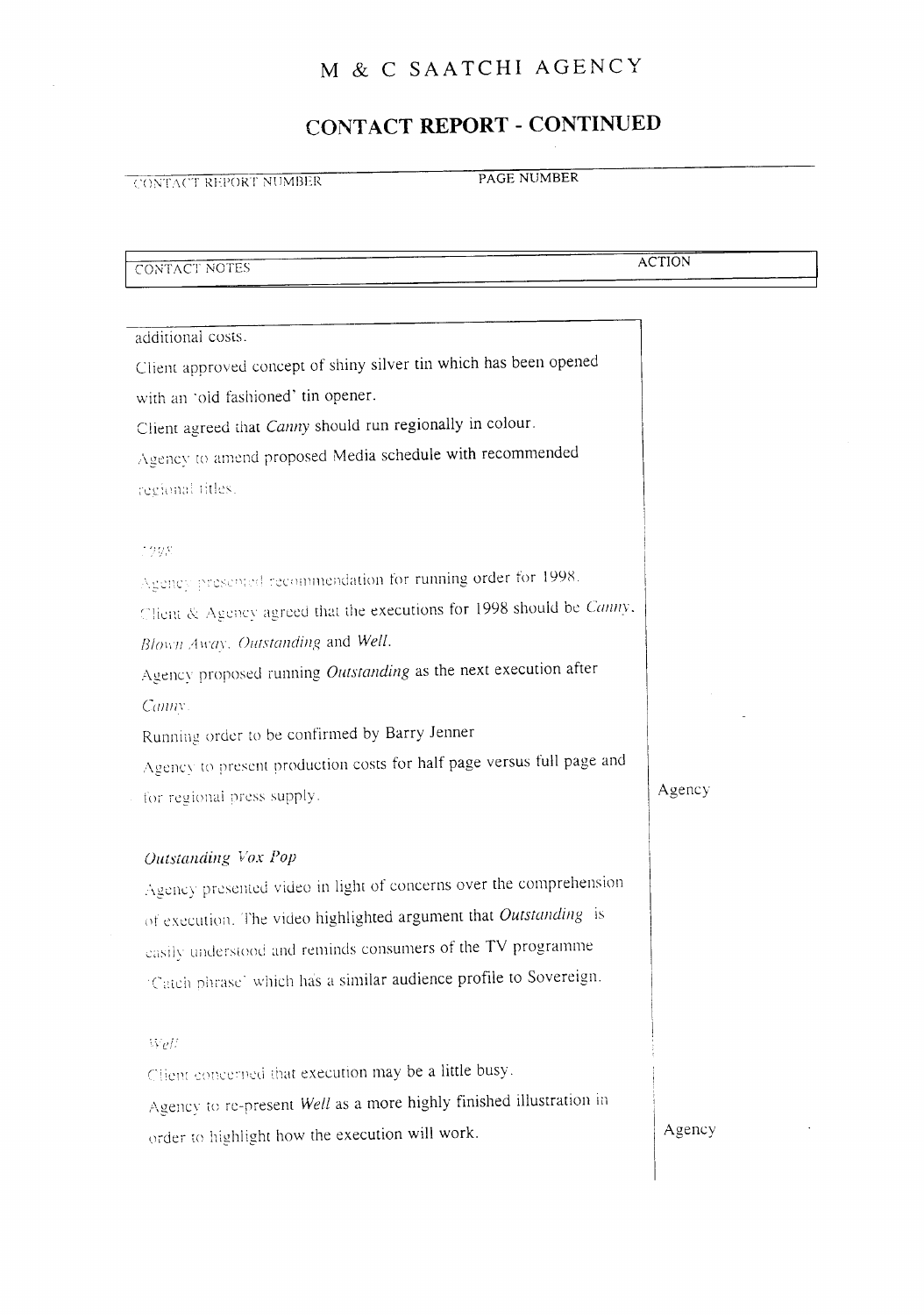#### CONTACT REPORT - CONTINUED

#### **CONTACT REPORT NUMBER PAGE NUMBER**

#### CONTACT NOTES ACTION

## Music Client concerned that execution is as easily recognisable as previous work and therefore recommended that it does not run. Regional Small Space Agency presented Wild, Low Side, Well & Great. Client expressed a preference for Great. Client & Agency agreed to put regional small space B&W on hold until reproductive quality of regional Canny has been assessed. Media Agency to amend Media schedule to reflect inclusion of regional titles. Budget to be made available by reducing breadth of national campaign, specifically in women's magazines . Client expressed concern that the current half page schedule may suffer from poor positioning in National Press. Agency to investigate guaranteeing best positioning and respond to Client. AgencyPlanning ill spency presented Brand Switching data further to recent queries regarding the prominence of the B&H brand.  $\vert$  Agency it was agreed that communication of  $B\&H$  heritage within the advertising is sufficient. Competitive Review Agency presented new advertising by L&B Menthol and Embassy No. ! .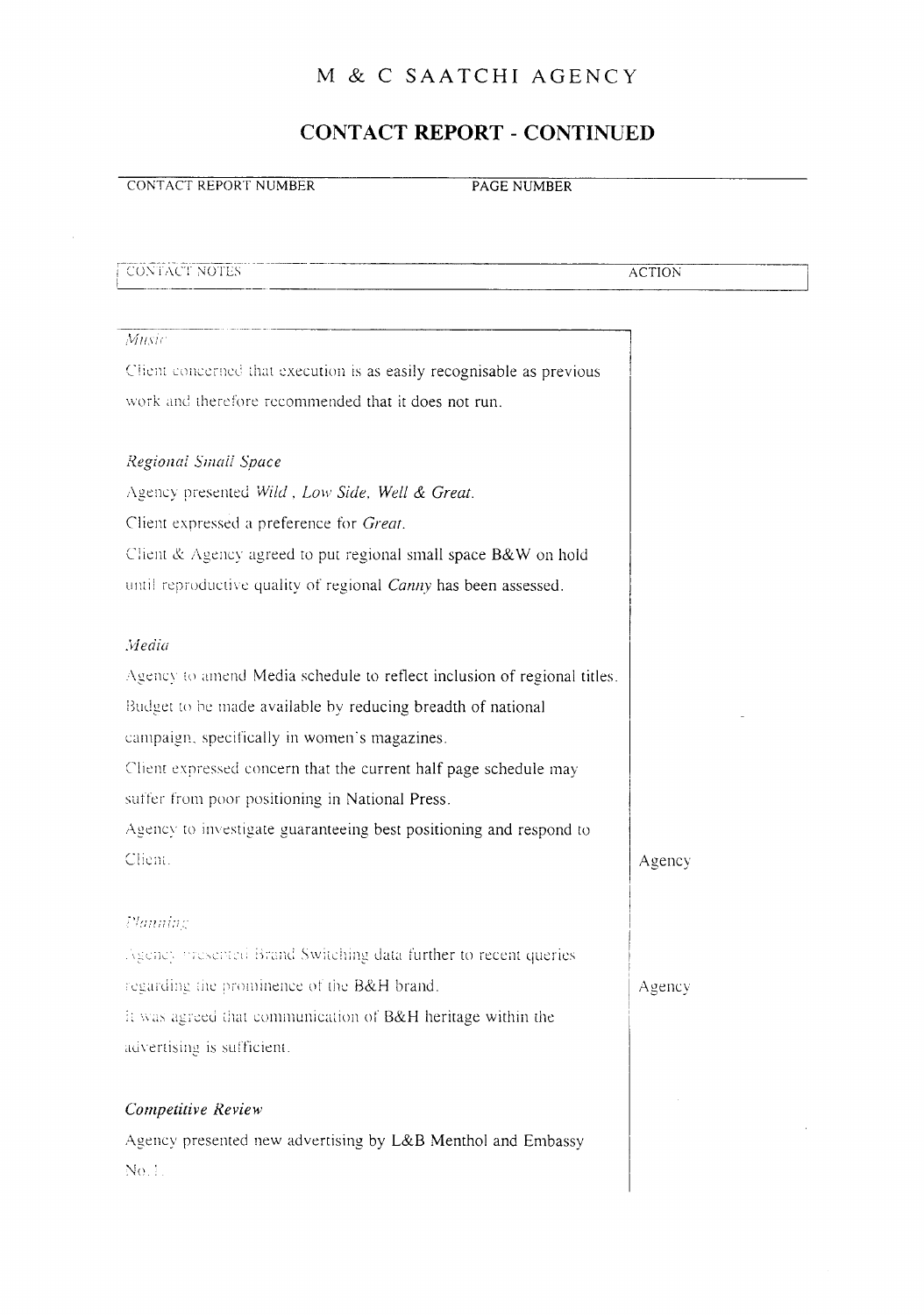#### CONTACT REPORT - CONTINUED

**CONTACT REPORT NUMBER** PAGE NUMBER

| CONTACT NOTES                                                   | <b>ACTION</b> |
|-----------------------------------------------------------------|---------------|
|                                                                 |               |
| Agency to inform Client how much media money is behind each     |               |
| campaign.                                                       | Agency        |
|                                                                 |               |
| Miscellaneous                                                   |               |
| Client informed Agency that market share for House is 2.4% with |               |
| 2.0% for Sovereign and 04% for Lights.                          |               |
|                                                                 |               |
|                                                                 |               |
|                                                                 |               |
|                                                                 |               |

Matt Perry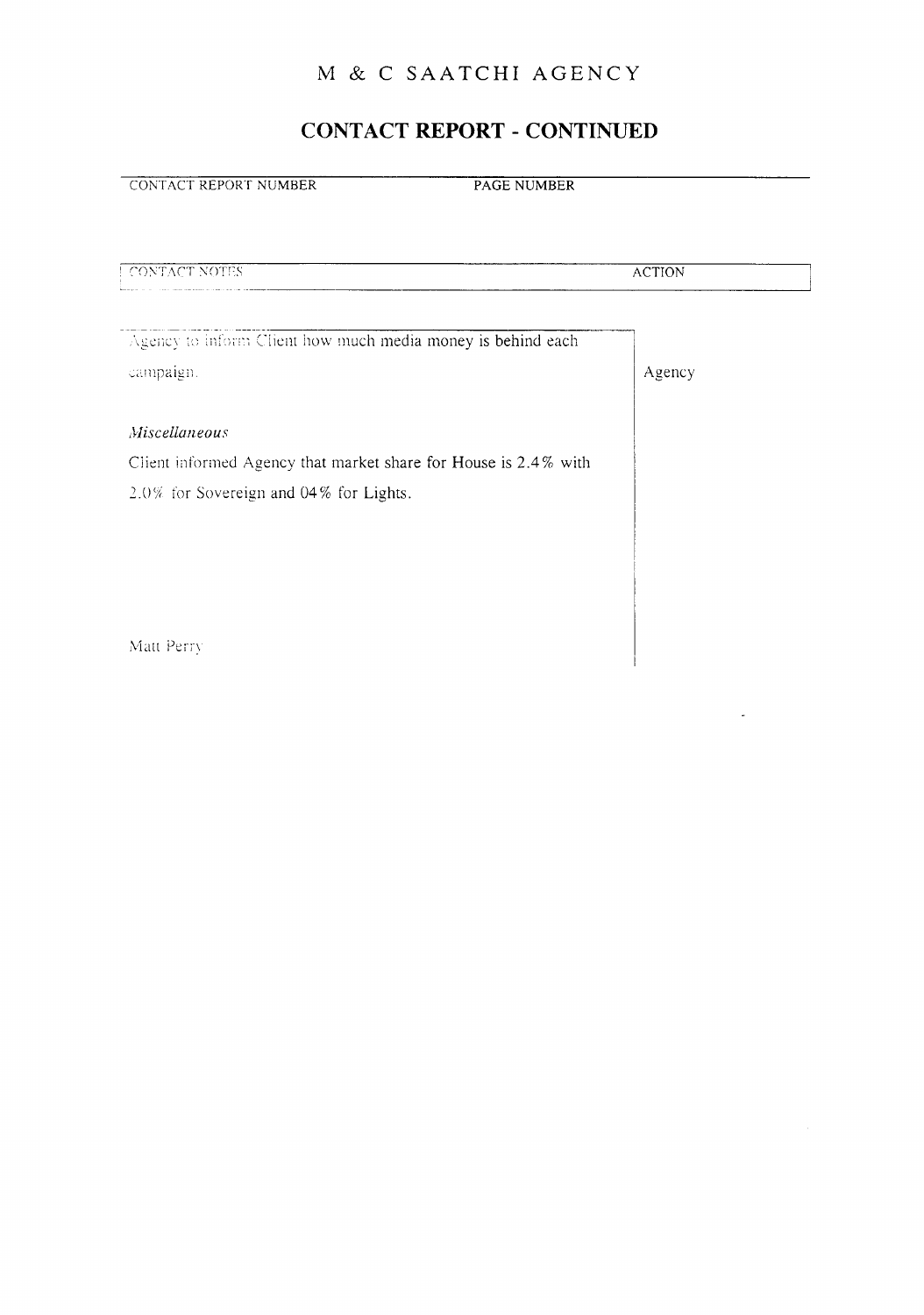| <b>CONTACT REPORT NUMBER</b>                                                             | <b>DATE</b>           |  |
|------------------------------------------------------------------------------------------|-----------------------|--|
| $\mathbb{C}$                                                                             | 06 January 2000       |  |
| <b>CLIENT</b>                                                                            | <b>LOCATION</b>       |  |
| Gailaher                                                                                 | Weybridge             |  |
| PRESENT CLIENT                                                                           | PRESENT AGENCY        |  |
| Elaine O'Connell                                                                         | Davide De Maestri     |  |
| Mike Hall-Taylor                                                                         | Phil Edmonds          |  |
| S.E. Sales Rep                                                                           | Anna Watkins          |  |
|                                                                                          | Paul Graham           |  |
| Andy Knowles                                                                             | Justin Clouder        |  |
| Premotions Team                                                                          | Josh Fuller           |  |
|                                                                                          | Chris Groom           |  |
|                                                                                          | Matt Follows          |  |
| CONTACT NOTES                                                                            | <b>ACTION</b>         |  |
| General                                                                                  |                       |  |
| Launch date set for June 1st. Benefits:                                                  | Realistic timing      |  |
|                                                                                          | Before Silverstone GP |  |
|                                                                                          | Sales Force in place  |  |
|                                                                                          |                       |  |
| Pack                                                                                     |                       |  |
| All artwork needed for Jan 23rd<br>O.                                                    |                       |  |
| Stated that there would be no overt association with F1<br>e,                            |                       |  |
| A. Knowles presented some pack designs. Opinion was split as to<br>$\tilde{\phantom{a}}$ |                       |  |

- amount of yellow needed and complexity of design.
- Agency preferred simple, uncluttered block of yellow with icons from proposed advertising on OPF. E. O'Connell concerned about cheapening the brand  $\Rightarrow$  Q.) Did clear blocks of colour appeal to

A. Knowles to return with designs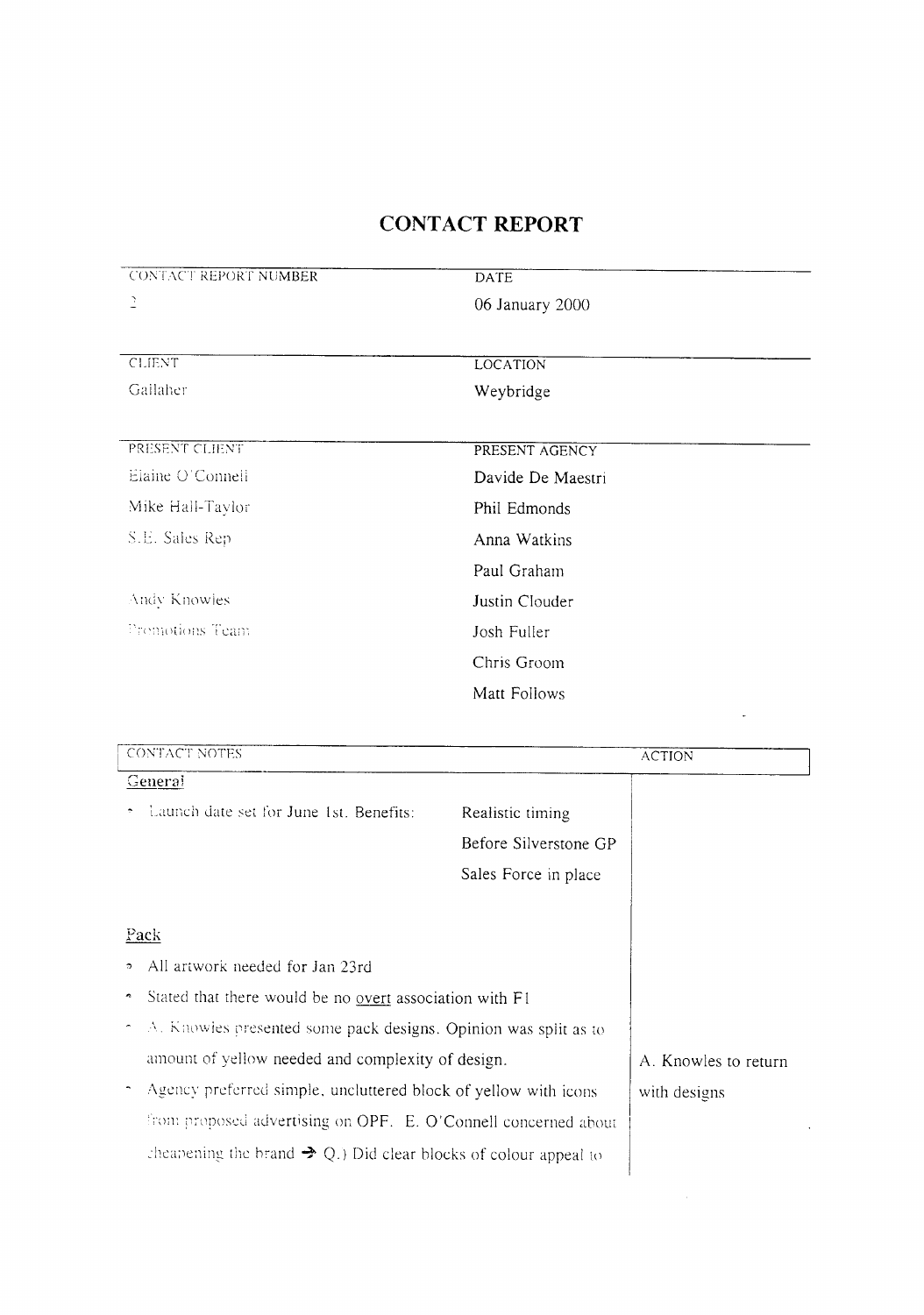## CONTACT REPORT - CONTINUED

**CONTACT REPORT NUMBER PAGE NUMBER** 

| CONTACT NOTES                                                                                                                                                                                                                                                                                                                                                                                                                                                                                                                                                                                                                                                                                       | <b>ACTION</b>                |
|-----------------------------------------------------------------------------------------------------------------------------------------------------------------------------------------------------------------------------------------------------------------------------------------------------------------------------------------------------------------------------------------------------------------------------------------------------------------------------------------------------------------------------------------------------------------------------------------------------------------------------------------------------------------------------------------------------|------------------------------|
| 18-24s, the target market? Creatives answered 'Yes': from rave<br>culture to teletubbies, flat colours were viewed as appealing by<br>this generation.<br>Tone of yellow all important.<br>۰<br>It was necessary to ensure that it did not appear to be a re-launch of<br>Special Filter.                                                                                                                                                                                                                                                                                                                                                                                                           | Possible research issue      |
| The Brand<br>Elaine presented 'Brand Values' sheet outlining brand details.<br>All present agreed with majority of points, although positioning of<br>198 as a 'bloke's cigarette' was questioned: it was preferred simply<br>as an indication of brand's personality, rather than target audience -<br>- it was the 'Jarvis Cocker' of cigarettes.<br>Core values: rather than 'Lives life to the full', 'Effortlessly<br>Superior' was felt to be closer by all present.<br>Heritage of 'Benson & Hedges' was discussed: it was necessary to<br>۰<br>find balance between positive and negative aspects of the<br>association, hence embossing (not printing) outline of B&H barrel<br>was liked. |                              |
| <u>Name</u><br>B&E Yellow was disliked by some: B&H Yellow is essentially still<br>B&H.<br>All agreed there was a need to establish a separate identity for 198.<br>Two schools of thought developed: those who felt a name was<br>۰<br>needed for a strong brand and to distinguish from Benson &<br>Hedges -- a pack embossed with B&H and nothing else would<br>inevitably be seen as a re-launch, and those who felt no name                                                                                                                                                                                                                                                                    | Further discussion<br>needed |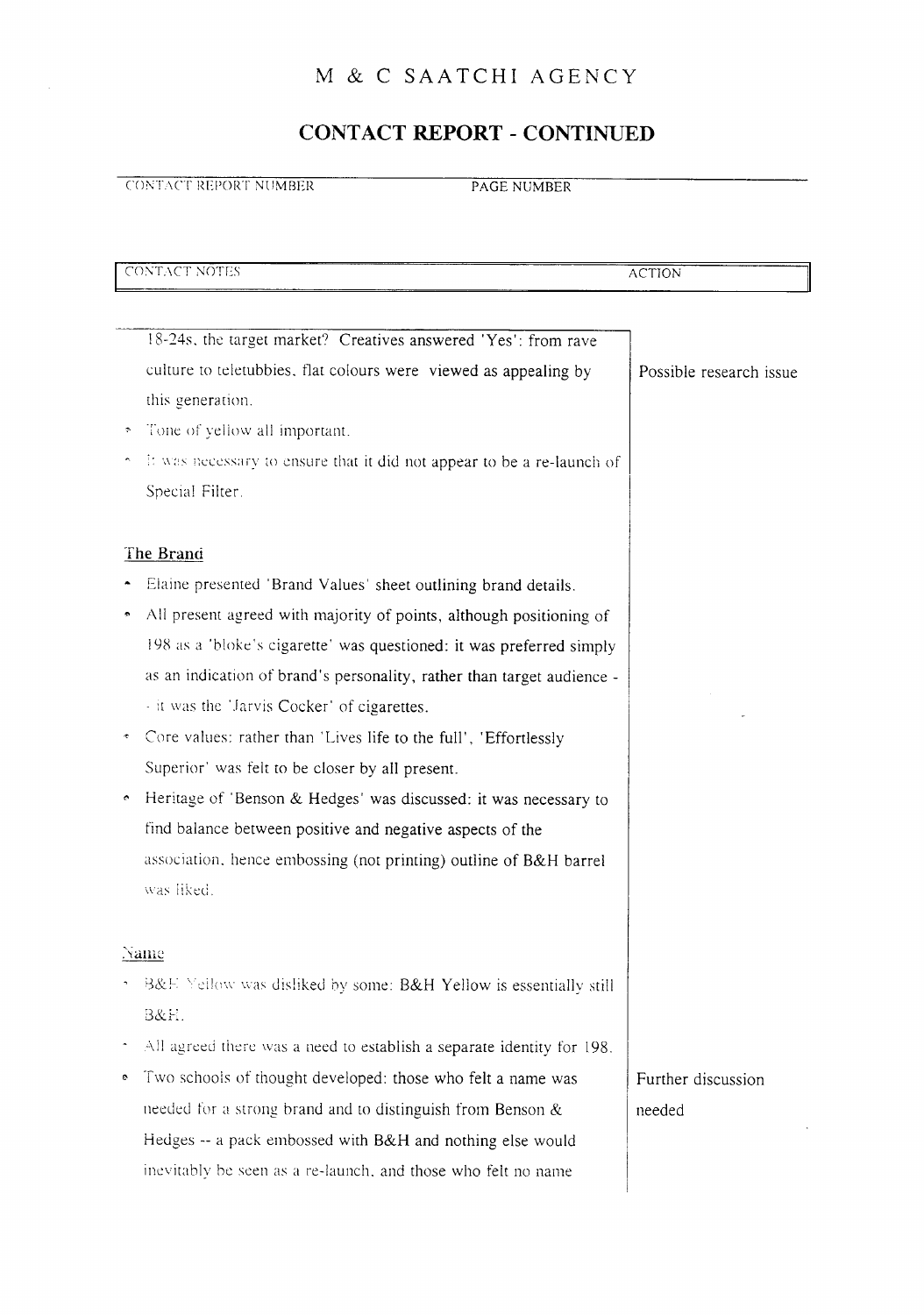#### CONTACT REPORT - CONTINUED

CONTACT REPORT NUMBER PAGE NUMBER

<sup>i</sup> CON I~AC <sup>1</sup> NOTES ACTION

would be preferable  $-$  simplicity  $\rightarrow$  stand-out and appealing point of difference .

#### Product

- final product/blend decision needed by end of Jan.
- and all packaging to be decided. This would possibly be influenced by final pack design.

#### Sales

- Sales distribution strategy would depend on timescale laid down.
- Stock management would be <sup>a</sup> possible problem : retailers would be reluctant to take on too much stock if they would be left holding on to it .
- ^ In-bar sales : back bar preferred to vending machines .
- Sales rep had 500 key retailers in Central London for targeting. followed by roll-out to other urban centres.
- The media 'slow leakage' idea was approved in principle, but timing would be crucial, and distribution would be difficult.

Media to squeeze each phase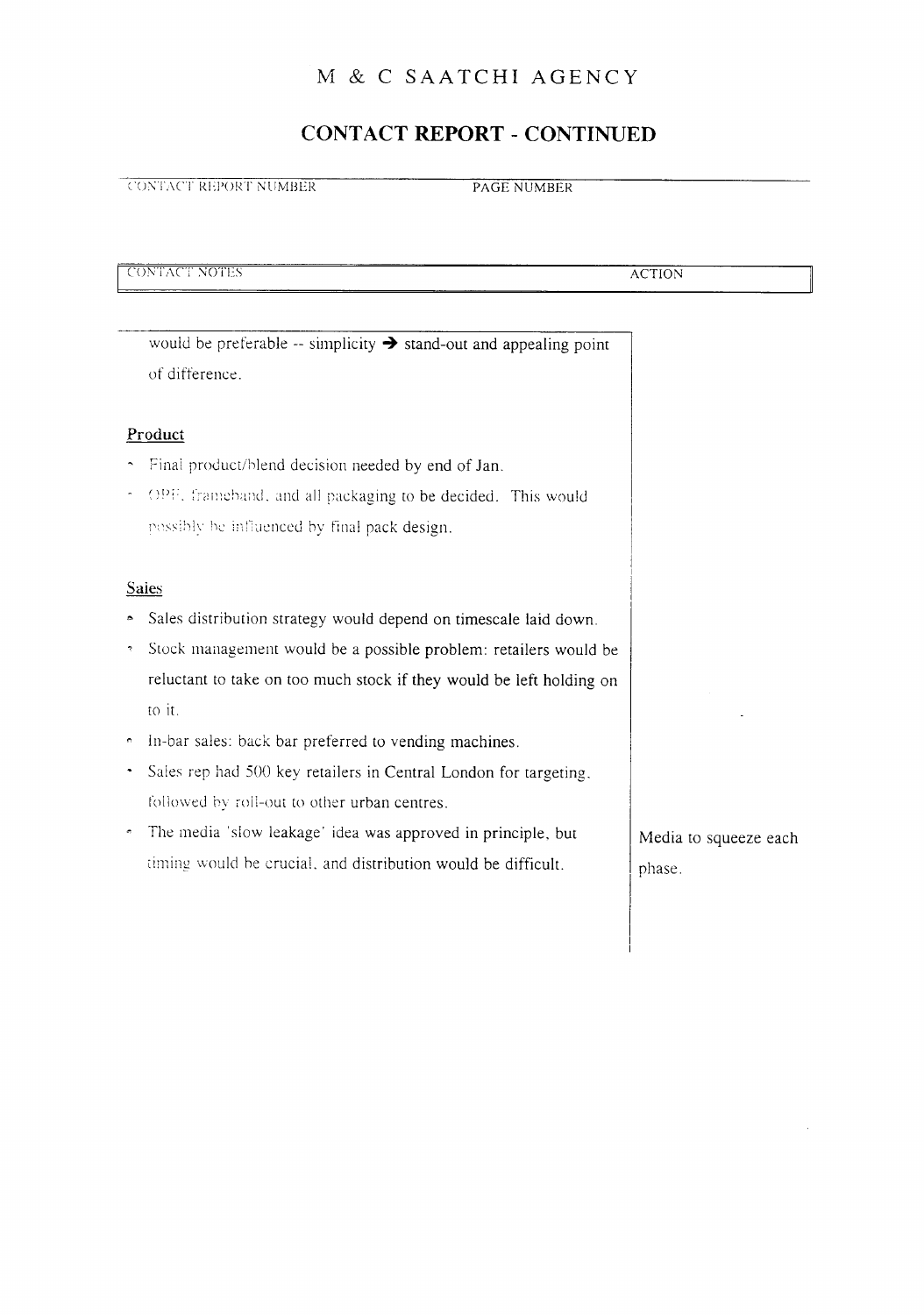| CONTACT REPORT NUMBER                                                  | DATE            |               |
|------------------------------------------------------------------------|-----------------|---------------|
|                                                                        | 06 January 2000 |               |
|                                                                        |                 |               |
| <b>CLIENT</b>                                                          | <b>LOCATION</b> |               |
| <b>ASA</b>                                                             | <b>ASA</b>      |               |
|                                                                        |                 |               |
| PRESENT CLIENT                                                         | PRESENT AGENCY  |               |
| Guy Parker                                                             | Anna Watkins    |               |
| Jenny                                                                  |                 |               |
|                                                                        |                 |               |
| <b>CONTACT NOTES</b>                                                   |                 | <b>ACTION</b> |
|                                                                        |                 |               |
| <b>B&amp;H Yellow</b>                                                  |                 |               |
| <b>Regulations Campaign</b>                                            |                 |               |
| The ASA expressed reservations about the overall tone of the           |                 |               |
|                                                                        |                 |               |
| campaign for fear that it undermined the nature of the ASA             |                 |               |
| regulations. Agency pointed out that this campaign would only be       |                 |               |
| targeted in style press, therefore the humorous style of the campaign  |                 |               |
| would appeal to this niche audience. Agency also stated that this      |                 |               |
| audience would be unaware of the ASA body and regulations, and         |                 |               |
| therefore would not associate the 'regulations' with the ASA, rather   |                 |               |
| assuming that this campaign was a tongue-in-cheek dig at anti-         |                 |               |
| smokers. The ASA stated that it had already passed a similar cigarette |                 |               |
| campaign within the last year, but would like to reserve judgement on  |                 |               |
| this campaign until further discussion.                                |                 |               |
|                                                                        |                 |               |
| Yellow Outline Campaign                                                |                 |               |
| ASA approved the overall style of the campaign - black outline         |                 |               |
| drawings against a plain yellow background. ASA asked Agency to        |                 |               |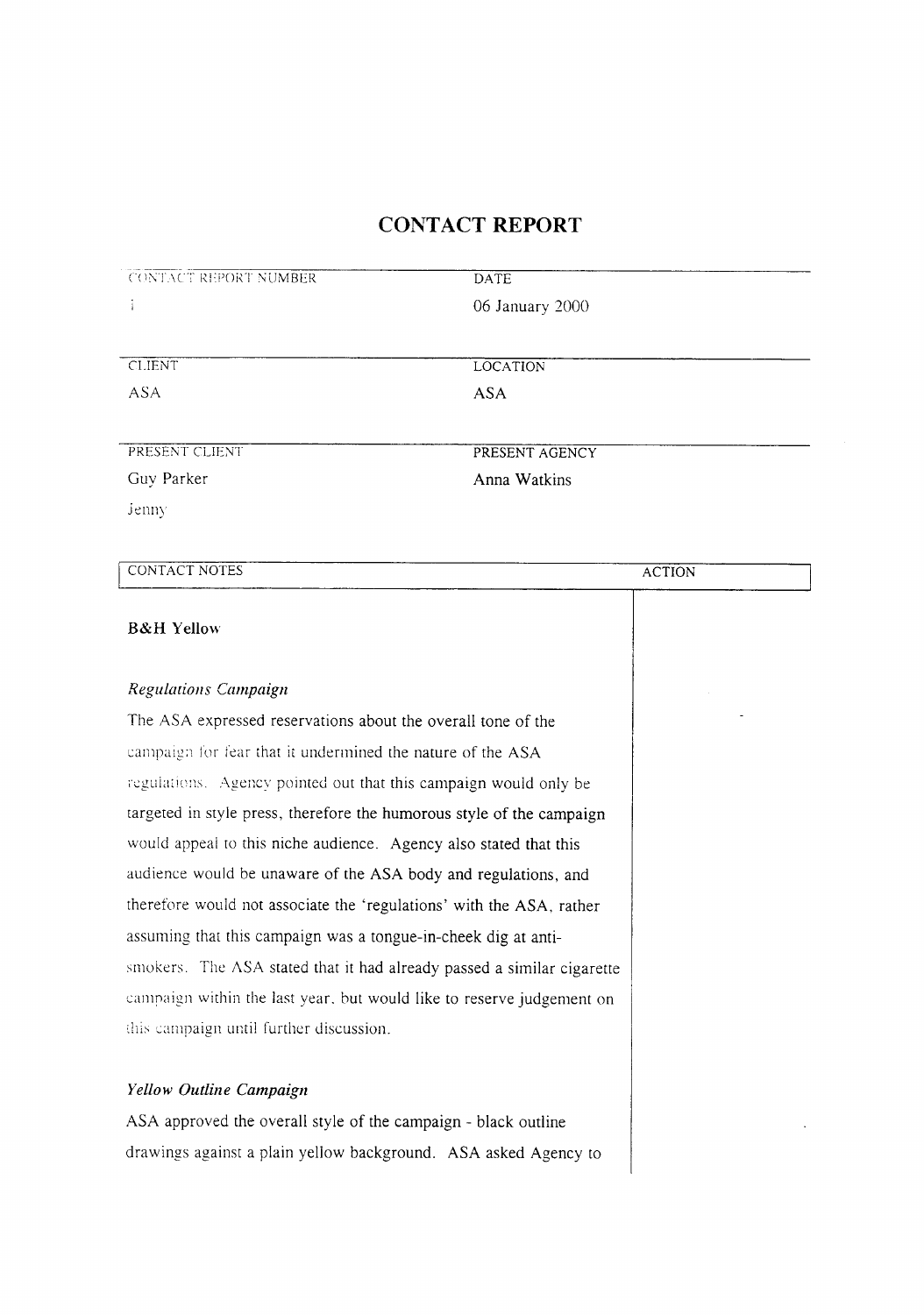#### CONTACT REPORT - CONTINUED

CONTACT NOTES ACTION

CONTACT REPORT NUMBER PAGE NUMBER

ensure that no overall message could be communicated by the campaign e.g. by having <sup>a</sup> macho / natural theme running through all individual executions. With reference to the individual executions, the ASA comments were as follows: 1. Taxi: ASA approved execution, providing the words 'New York' are removed . 2. Submarine: ASA rejected it on grounds of cultural reference (Yellow Submarine). 3. Fork Lift Truck: ASA approved execution providing that the final image does not appear like a children's toy . 4. Pacman: ASA rejected it due to reference to children's arcade game. 5. Smiley Face: ASA rejected it due to reference to youth culture. 6. Lemons: ASA approved execution, although postponed the decision on the 'heart' symbol due to reference to sexual/romantic success. 7 . Football Shirt. Rejected due to reference to sport. 8. Bee: Approved, providing final representation is not cartoonish. 9. Duck: Rejected due to reference to childhood toy. i0. Woodstock: Rejected due to cartoon reference. 11. Big Bird: Rejected due to television character. 12. Lifesaver Ring. Approved, providing branding is removed. 13. Workman's Helmet: Approved. 14. Banana skin: Approved, on the proviso that it does not appear overtlv cartoon-like 15 Flower: Approved, so long as campaign as a whole is not predominated by natural objects . 16 Chicken: Approved, providing it is obviously a chicken rather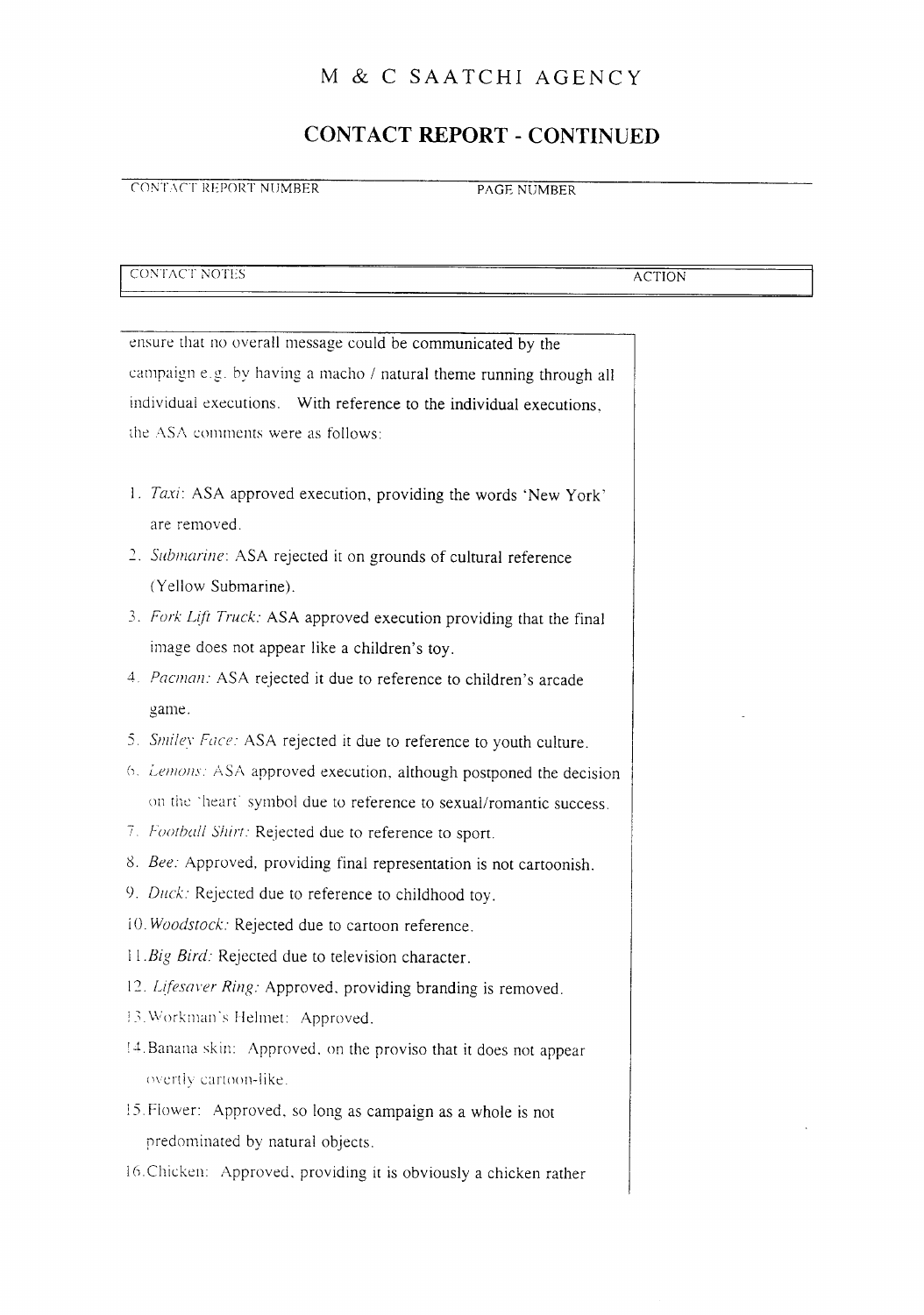#### CONTACT REPORT - CONTINUED

**CONTACT REPORT NUMBER PAGE NUMBER** 

CONTACT NOTES ACTION

than a chick.

- 17 Danger Sign: ASA asked Agency to check the legality of replicating a government road sign.
- 18. Dummy: Rejected on the grounds of reference to children.
- 19 .Batman: Rejected due to reference to cartoon figure.
- 20.Kangaroo Sign: Approved, providing Agency check legality of : - eplicating Australian road sign.
- 21 Japanese: Rejected due to racist connotations.
- 22. Mr. Happy: Rejected due to reference to cartoon figure.
- 23. Sun: Approved.
- 24 . Whaam: Rejected due to reference to comic cartoons.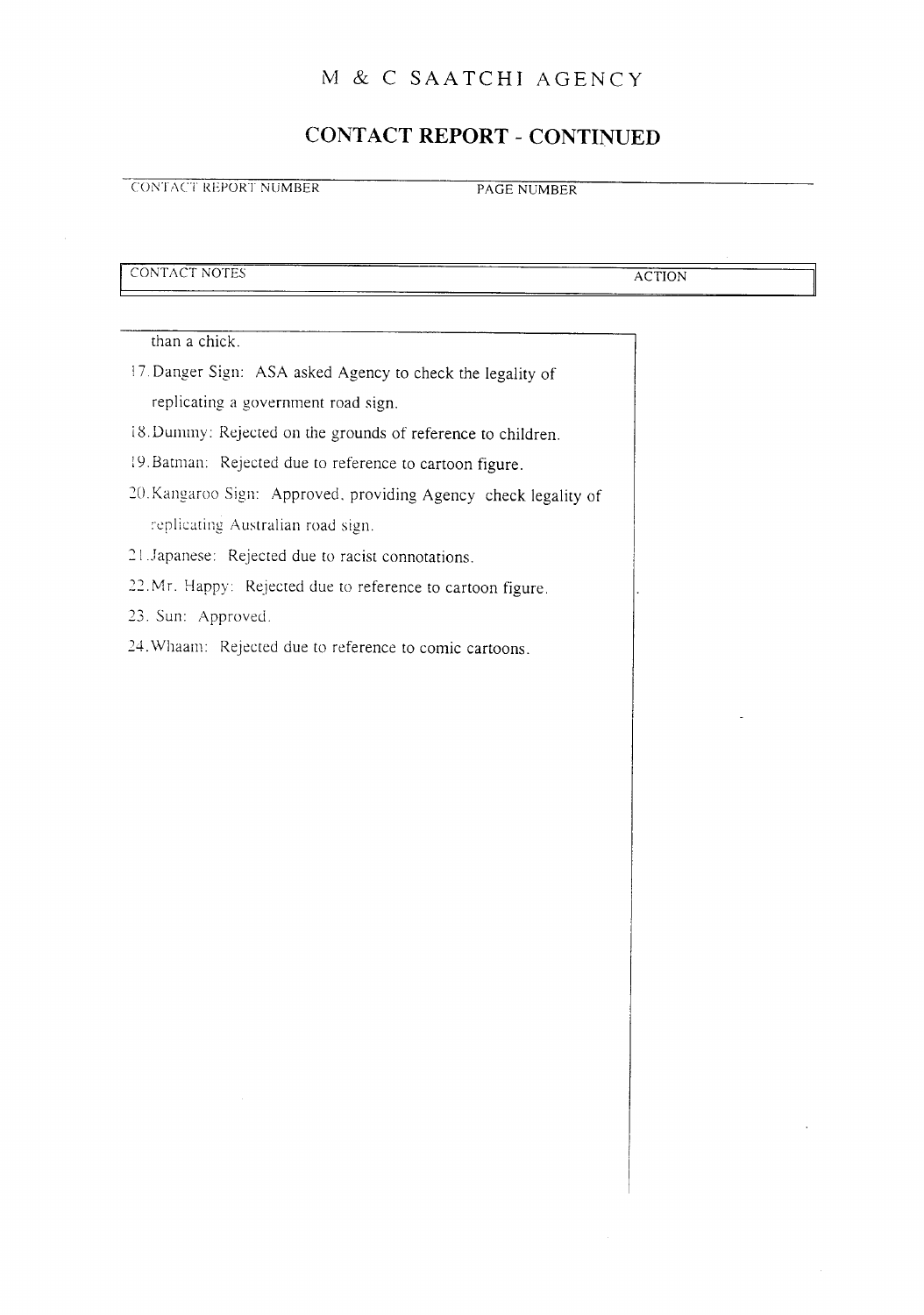$\mathcal{L}^{\text{max}}_{\text{max}}$  ,  $\mathcal{L}^{\text{max}}_{\text{max}}$ 

| 06 January 2000                                                       |               |
|-----------------------------------------------------------------------|---------------|
|                                                                       |               |
|                                                                       |               |
| <b>LOCATION</b><br>CLIENT                                             |               |
| Gallaher<br>Agency                                                    |               |
|                                                                       |               |
| PRESENT CLIENT<br>PRESENT AGENCY                                      |               |
| Account Team<br>Mike Hall-Taylor                                      |               |
| Elaine O'Connell<br>Creatives                                         |               |
| Andy Knowles & Associates                                             |               |
|                                                                       |               |
| <b>CONTACT NOTES</b>                                                  | <b>ACTION</b> |
| The Campaign                                                          |               |
| Agency and client agreed that although the deregulation campaign      |               |
| was strong and quirky, the yellow 'icon' work would translate best    |               |
| across all media.                                                     |               |
| The Product                                                           |               |
| Client confirmed that product was to be American Blend and Low        |               |
| Tar (6mg). The taste was to reflect that of Marlboro Lights, but all  |               |
| agreed that this should not be overtly stated to avoid becoming a     |               |
| Marlboro 'me-too'.                                                    |               |
| Ways of branding the sticks 'Yellow' were discussed:                  |               |
| Yellow colouring for cigaretter/filter etc                            |               |
| Yellow leaves/tobacco                                                 |               |
| 'Yellow' was agreed to be an asset, but no conclusions were           |               |
| reached.                                                              |               |
| Differentiating the cigarette out-of-pack was agreed to be desirable. |               |
| <b>The Name</b>                                                       |               |
| Possibilities, including the number 198, or 'Yellow' were             |               |
| discussed. General consensus was for no name, not distracting         |               |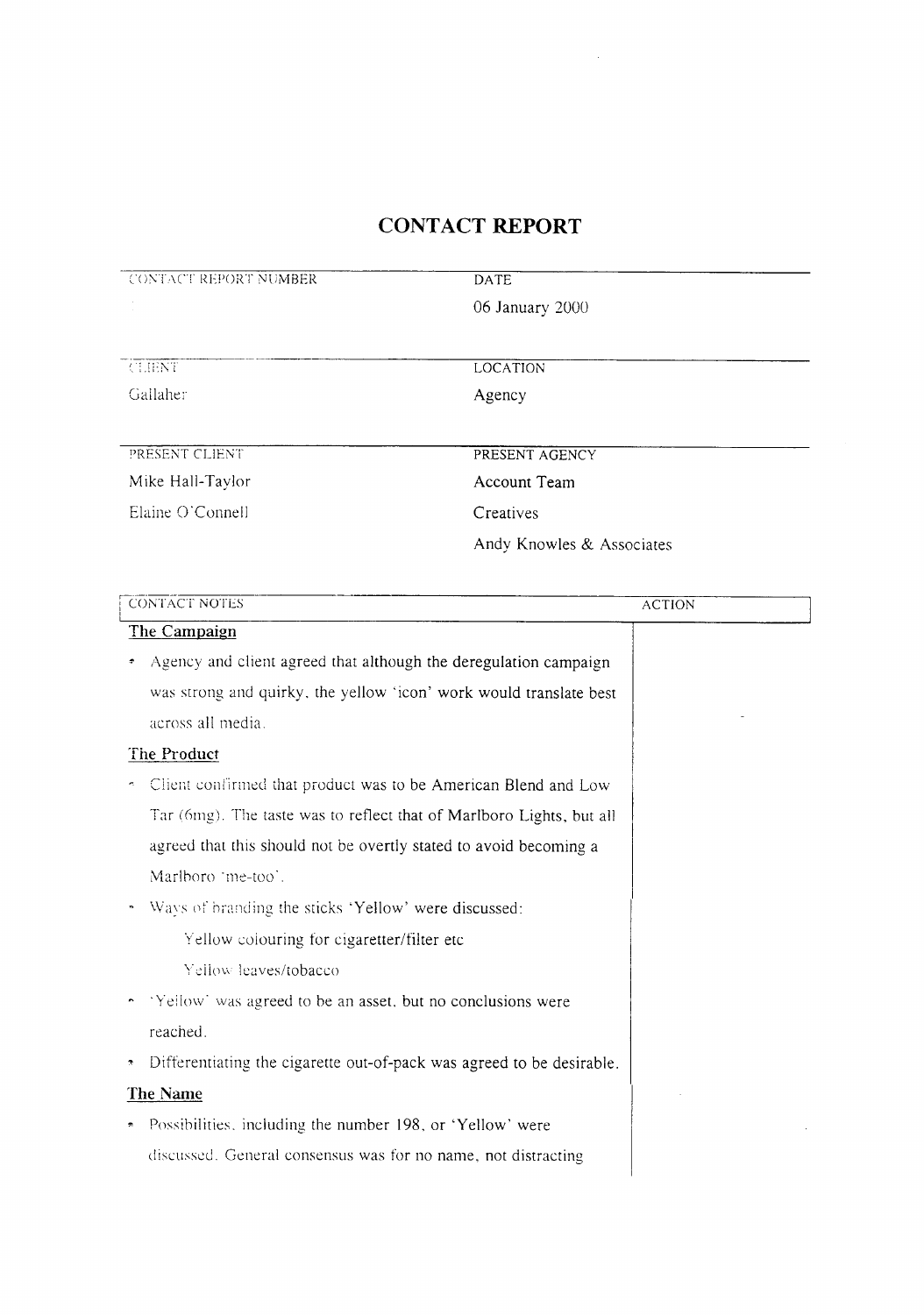#### CONTACT REPORT - CONTINUED

#### **CONTACT REPORT NUMBER PAGE NUMBER**

CONTACT NOTES ACTION

 $\bar{z}$ 

 $\hat{\mathcal{L}}$ 

|                     | from the central idea.                                              |  |  |
|---------------------|---------------------------------------------------------------------|--|--|
| 3                   | It was felt that the public would no doubt name it 'Yellow'         |  |  |
|                     | themselves.                                                         |  |  |
|                     | It was agreed that as the advertising owned the property of yellow, |  |  |
|                     | the pack should allow smokers to name it yellow.                    |  |  |
|                     | The Pack                                                            |  |  |
| ġ,                  | Agreed that the pack should be kept simple, and possibly the same   |  |  |
|                     | colour as the car (as one route).                                   |  |  |
| 9                   | M. Hall-Taylor agreed that there were no mandatories governing      |  |  |
|                     | embossing/colouring/lettering (except maybe health warning).        |  |  |
|                     | To keep it simple, embossing rather than printing was discussed,    |  |  |
|                     | including the health warning.                                       |  |  |
| $\hat{\mathcal{C}}$ | M. Hall-Taylor agreed that there was no specific reason to keep the |  |  |
|                     | royal warrant.                                                      |  |  |
|                     | All agreed that the strong imagery of the 'icons' campaign could be |  |  |
|                     | a strong feature to continue on the OPF.                            |  |  |
|                     | Distribution                                                        |  |  |
|                     | All agreed with targeting CTNs, and independent grocers if          |  |  |
|                     | possible, whilst initially avoiding multiples.                      |  |  |
|                     | Own yellow vending machines were mooted, or boxes behind the        |  |  |
|                     | bar.                                                                |  |  |
|                     | The need for innovative display units was discussed, e.g. Absolut   |  |  |
|                     | <b>Sampling</b>                                                     |  |  |
|                     | Agency and client discussed need for heavy sampling in suitable     |  |  |
|                     | bars/clubs for target audience.                                     |  |  |
| ę                   | All agreed that sampling and distribution should happen             |  |  |
|                     | simultaneously to avoid consumer disappointment.                    |  |  |
| Point of Sale       |                                                                     |  |  |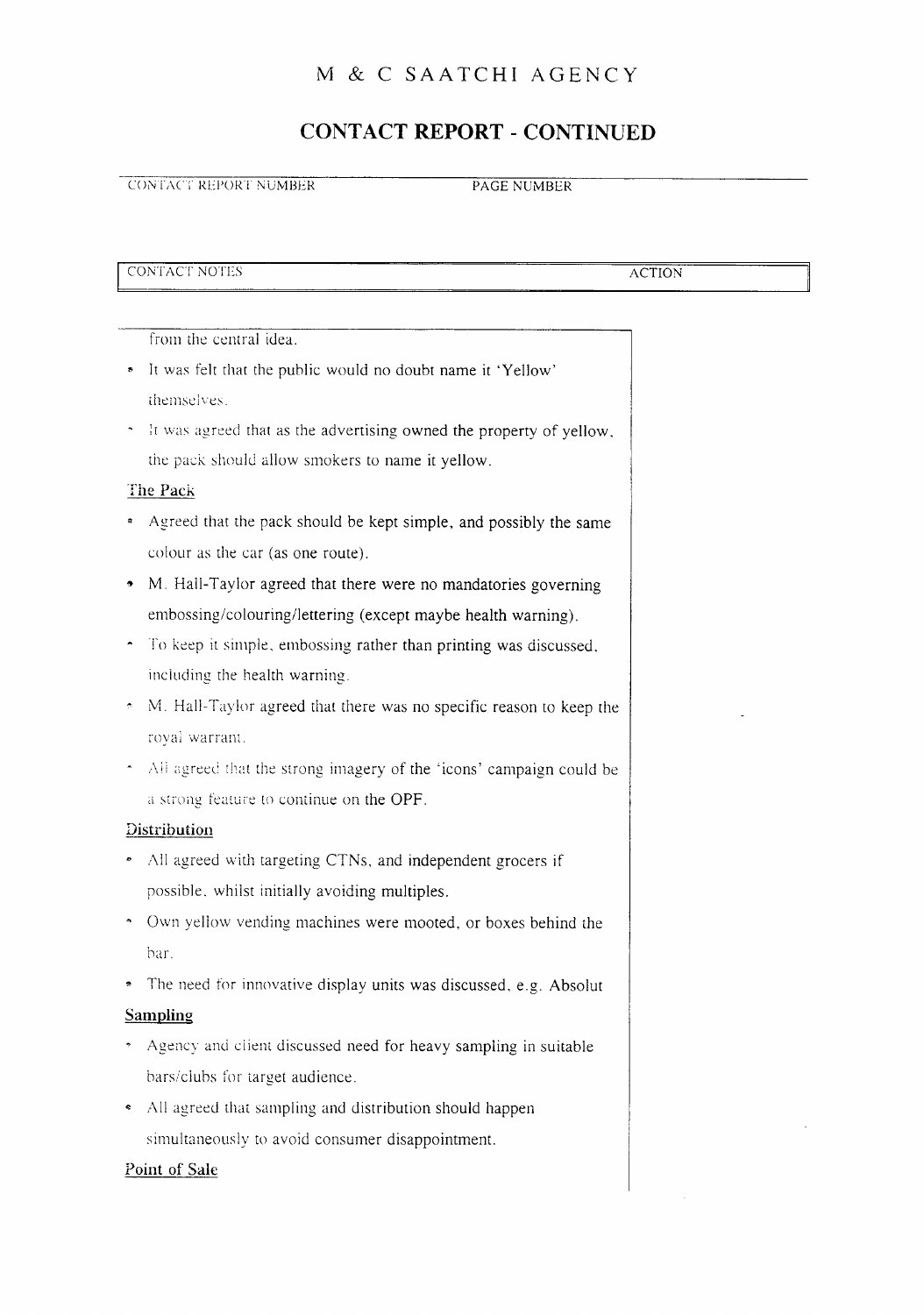#### CONTACT REPORT - CONTINUED

**CONTACT REPORT NUMBER PAGE NUMBER** 

CONTACT NO

**ACTION** 

- It was agreed that the icons could be used not only on OPF, but POS too.
- Yellow colouring agreed, with possible yellow flourescent shelving, spotlights on pack etc.
- $\gamma$  it was agreed that traditional POS was not necessarily the way forward. Innovation was needed to cut through the clutter.

#### Sponsorship

- Agency suggested that sponsorship deals should reflect the character of the brand, e.g.
	- Snowboarding
	- Extreme Canoeing
	- Sky/Night Surfing
	- . iet ski -acing

#### Action

- Agency and Andy Knowles to liaise over pack & product design
- Agency to send media to client
- Agency to arrange further meeting with client w/c 27.10 .97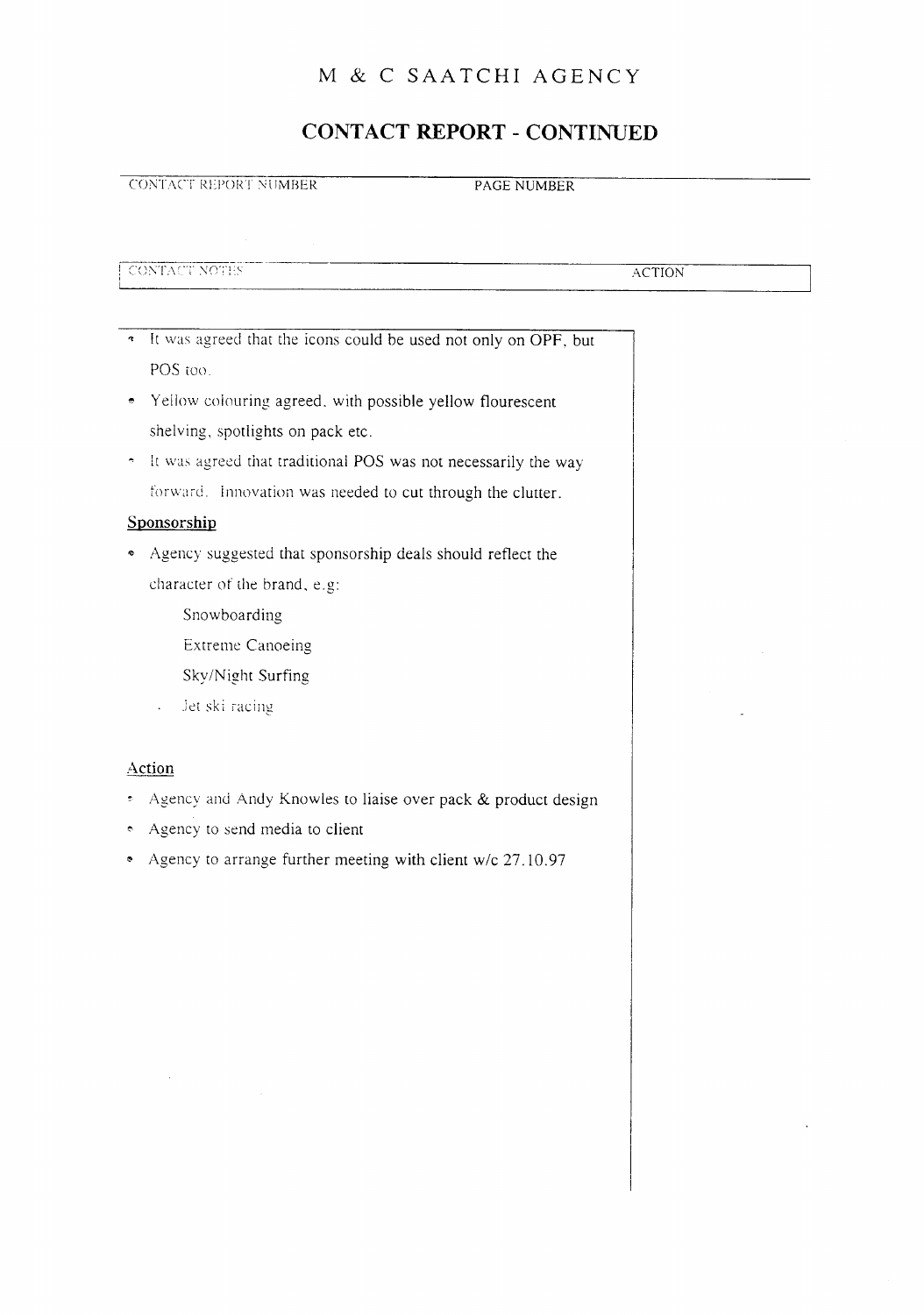## **CONTACT**

| <b>CLIENT</b>            | <b>LOCATION</b>                                                                                                                        | <b>DATE</b> | <b>PAGE</b>   | <b>CONTACT NUMBER</b> |
|--------------------------|----------------------------------------------------------------------------------------------------------------------------------------|-------------|---------------|-----------------------|
| GALLAHER                 | GALLAHER OFFICES 19TH FEB                                                                                                              |             | 2             |                       |
| PRESENT - CLIENT         |                                                                                                                                        |             |               |                       |
| PHIL TRITTON             |                                                                                                                                        |             |               |                       |
| PRESENT - AGENCY         |                                                                                                                                        |             |               |                       |
| RHONA CAIRNS             |                                                                                                                                        |             |               |                       |
| <b>NOTES</b>             |                                                                                                                                        |             | <b>ACTION</b> |                       |
| RAW BRAND<br>well.       | Distribution - Client advised Agency that the distribution would be<br>targeted around student campuses but would include multiples as |             |               |                       |
| newsagents etc.          | POS - Client showed Agency transparent POS material for                                                                                |             |               |                       |
| <b>RAW MERCHANDISING</b> |                                                                                                                                        |             |               |                       |
|                          | Agency / Client discussed idea for Raw presence at music                                                                               |             |               |                       |
|                          | festivals. Agency advised Client to create see-through marquee                                                                         |             |               |                       |
|                          | with see-through merchandise (e.g. blow up chairs, larva lamps,                                                                        |             |               |                       |

& branded see through waterbottles)

 $\mathbb{R}^2$ 

Agency: / Client agreed that LGM should be briefed on Agency to respond ASAP approaching the festival organisers and Agency should go Agency to liase with Client re having a through NME in order to try and secure a presence. The meting with LGM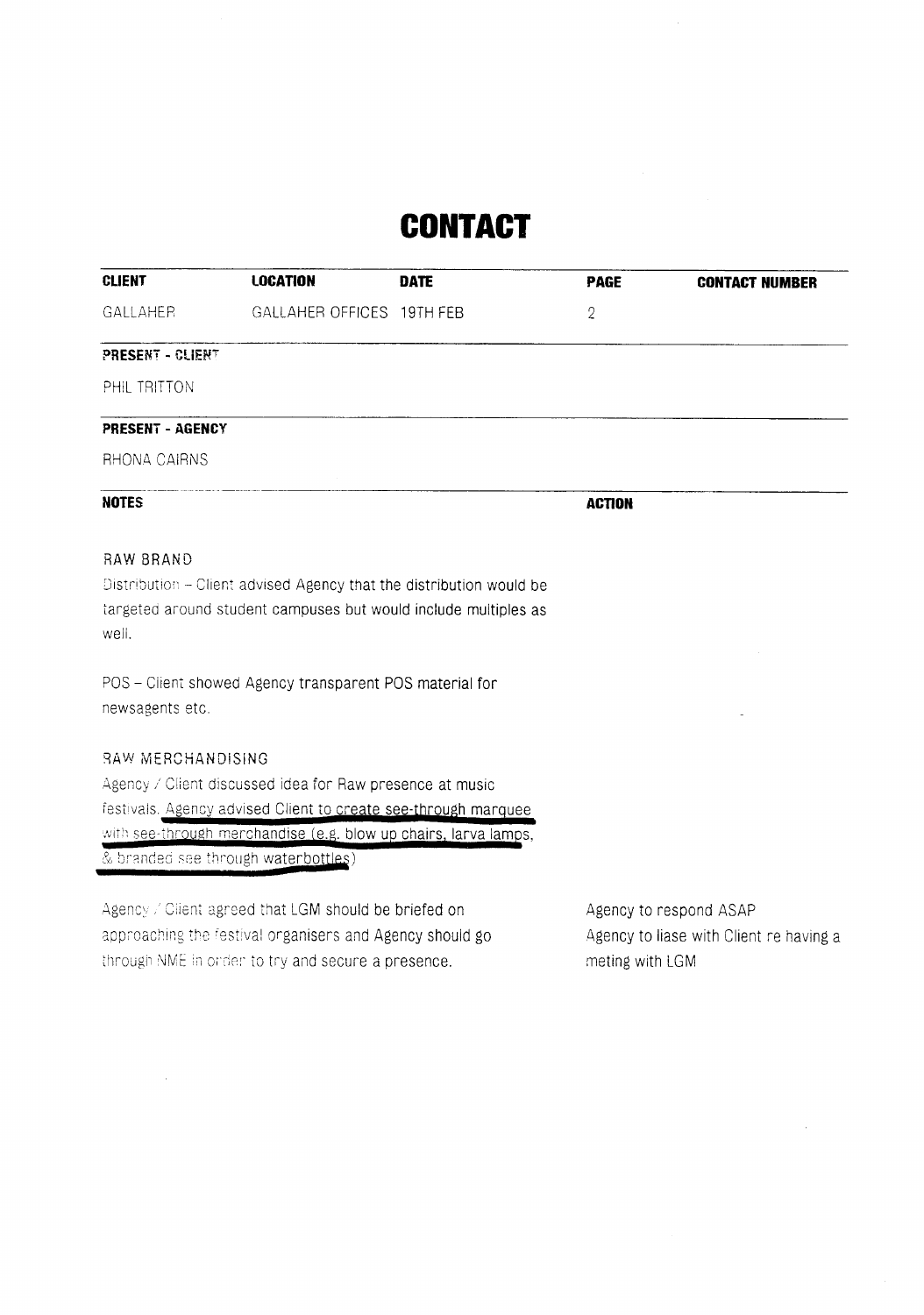#### RAW ADVERTISING

Client advised Agency that they were looking to change to DPSes for first insertions and running the Old Bagexecution as a DPS.

Client advised WalkerMedia that media schedule should change WalkerMedia to revise schedule ASAP to DPS versions for 1st insertion in colour press.WalkerMedia to walkerMedia and Agency ASAP revise media schedule and Agency to revise production estimates.

Agency to check production logistics in light of using a DPS for Agency / JVM Old Bag execution.

#### AMBER LEAF

Client advised Agency that Amber Leaf share was at 6.2% in January. Client advised Agency that there would be a predicted share increase to 7% after loss of Drum.

Agency advised Client of launch of new GV poster campaign. Agency to secure copies of new campaign for Client.  $\frac{1}{2}$  Agency w/c 22<sup>nd</sup> Feb

Client advised that prices would be held at the following; Amber ieaf -- 1.89  $Raw - 1.99$ . Old Holborn  $-2.02$ Samson  $-2.02$ 

#### AMBER LEAF ADVERTISING

Agency presented creative work. Client to respond.

Agency presented media plan Client queried insertions in Mirror group titles. WaIkerMedia explained that these were due to CDP deal on Gallaher.

Client queried specialist press titles - Walkermedia to do a TGI run vs. young HRT smokers on these titles.

WaIkerMedia explained that they would try to get similar positions in style press in order to have a continuous dialogue.

Agency to ensure that Amber Leaf and Raw insertions are bought on different days in the national press, in order to keep the two

WaIkerMedia ASAP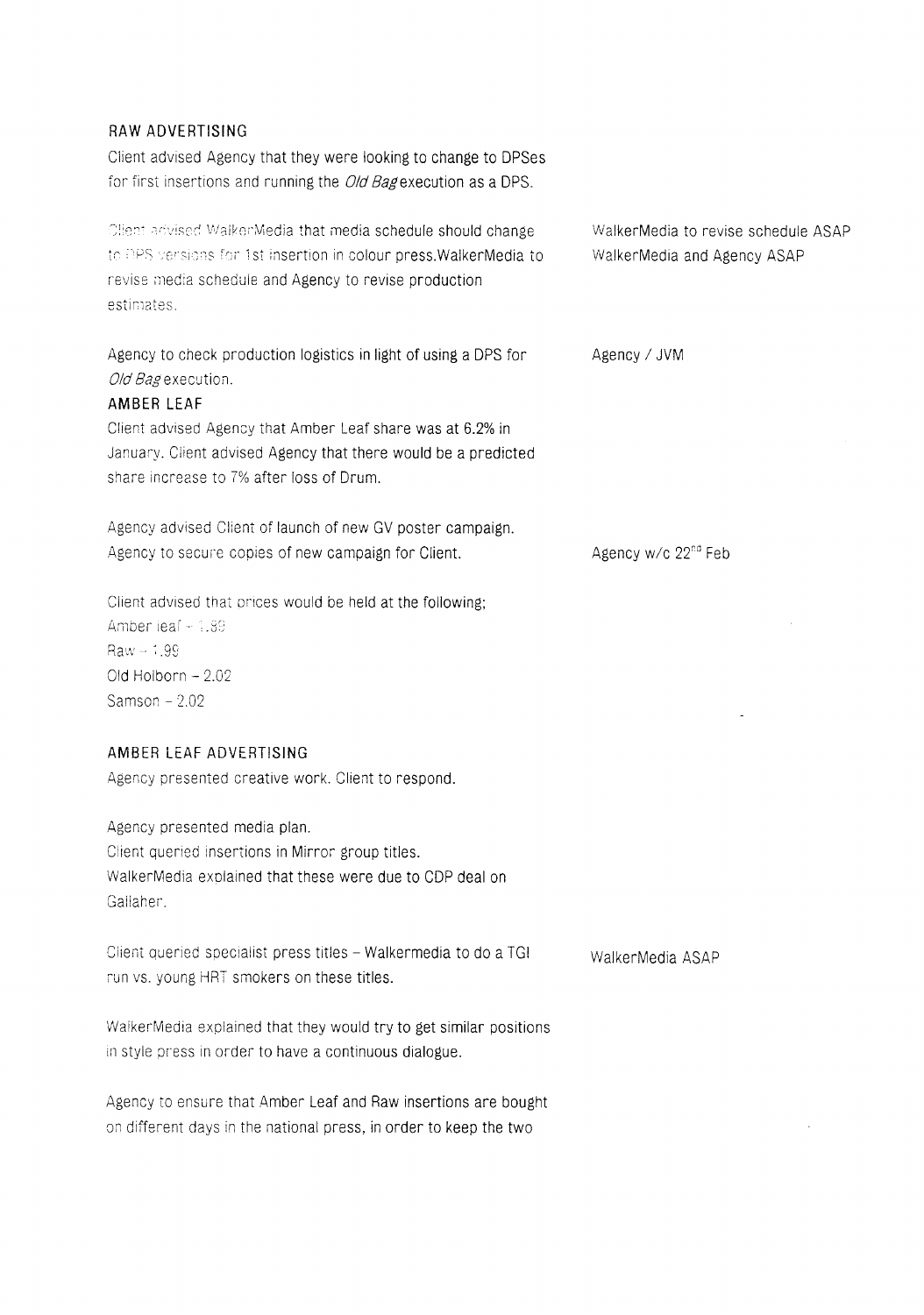brands separate from each other.

 $\sim 10^{-1}$ 

 $\bar{z}$ 

#### AOB

Ciient advised that Duma was to be de-listed Client advised Agency that likely launch date for Imperial Drum was  $\mathbb{1}^{\text{st}}$  April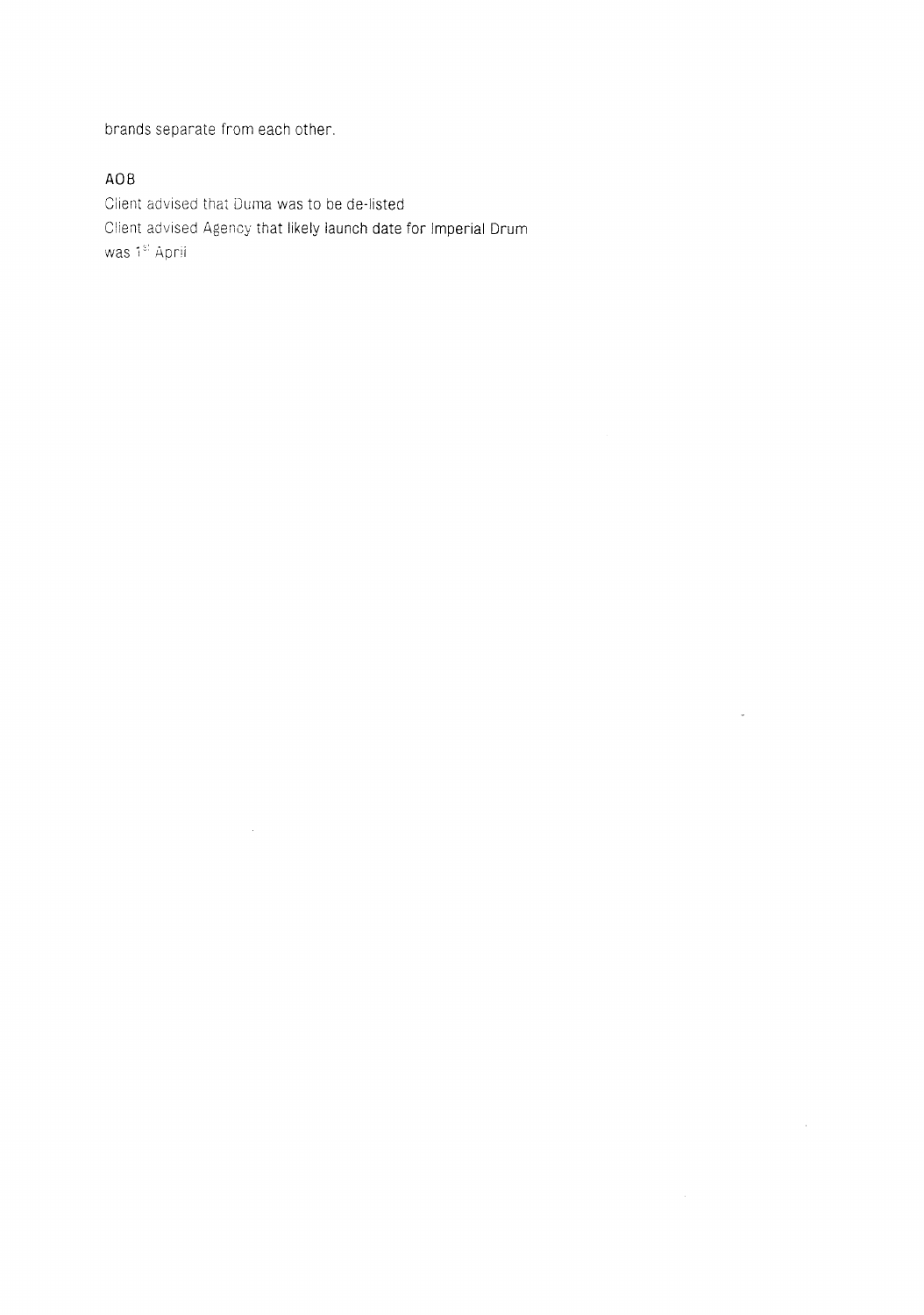## **CONTACT**

| <b>CLIENT</b>              | <b>LOCATION</b>                                                                                                                                                                                                                                                   | <b>DATE</b>                                                                                                                         | <b>PAGE</b>                       | <b>CONTACT NUMBER</b>           |
|----------------------------|-------------------------------------------------------------------------------------------------------------------------------------------------------------------------------------------------------------------------------------------------------------------|-------------------------------------------------------------------------------------------------------------------------------------|-----------------------------------|---------------------------------|
| Gallaher                   | Telephone                                                                                                                                                                                                                                                         | 26.3.99                                                                                                                             | 2                                 | AG26.3.99                       |
| PRESENT - CLIENT           |                                                                                                                                                                                                                                                                   |                                                                                                                                     |                                   |                                 |
| Phil Tritton               |                                                                                                                                                                                                                                                                   |                                                                                                                                     |                                   |                                 |
| <b>PRESENT - AGENCY</b>    |                                                                                                                                                                                                                                                                   |                                                                                                                                     |                                   |                                 |
| Alison Gunston             |                                                                                                                                                                                                                                                                   |                                                                                                                                     |                                   |                                 |
| <b>NOTES</b>               |                                                                                                                                                                                                                                                                   |                                                                                                                                     | <b>ACTION</b>                     |                                 |
| for RAW.                   |                                                                                                                                                                                                                                                                   | Client contacted Agency to advise on work in progress                                                                               |                                   |                                 |
| Media                      |                                                                                                                                                                                                                                                                   |                                                                                                                                     |                                   |                                 |
|                            | Client advised Agency that media schedule 8 is approved for                                                                                                                                                                                                       |                                                                                                                                     | Agency to book                    |                                 |
| booking.                   | Agency informed Client that sites in universities are classified by<br>COMATAS as point-of-sale, with the caveat that all sites are<br>indoors and near a retailer/bar selling tobacco. Walker Media<br>confirmed that this is the case for the sites to be used. | Clients to inform Agency if university<br>POS sites are to be booked.                                                               |                                   |                                 |
| <b>Copy Rotation</b>       |                                                                                                                                                                                                                                                                   | Client informed Agency that copy rotation is to be as follows (see                                                                  |                                   | Agency to inform production and |
| point 4 for Max Power):    |                                                                                                                                                                                                                                                                   |                                                                                                                                     | produce supply estimate asap      |                                 |
| crushed)                   | (1) All first insertions the Fat Lady<br>(2) All DPS's to be the Fat Lady                                                                                                                                                                                         | (3) The rotation of creative after Fat Lady will be House, Stylist<br>and, if there is a fourth insertion, Car (the car wrecked not |                                   |                                 |
|                            |                                                                                                                                                                                                                                                                   | (4) In Max Power the copy rotation will be Car, House then Stylist                                                                  |                                   |                                 |
| Creative                   |                                                                                                                                                                                                                                                                   |                                                                                                                                     |                                   |                                 |
|                            | Client requested that the telephone numbers on Sheep, Stylist                                                                                                                                                                                                     |                                                                                                                                     | Agency to supply Jung V Matt with |                                 |
| Birmingham and Manchester. |                                                                                                                                                                                                                                                                   | and Car be changed to regions other than London <i>i.e.</i> Liverpool,                                                              |                                   | regional telephone numbers.     |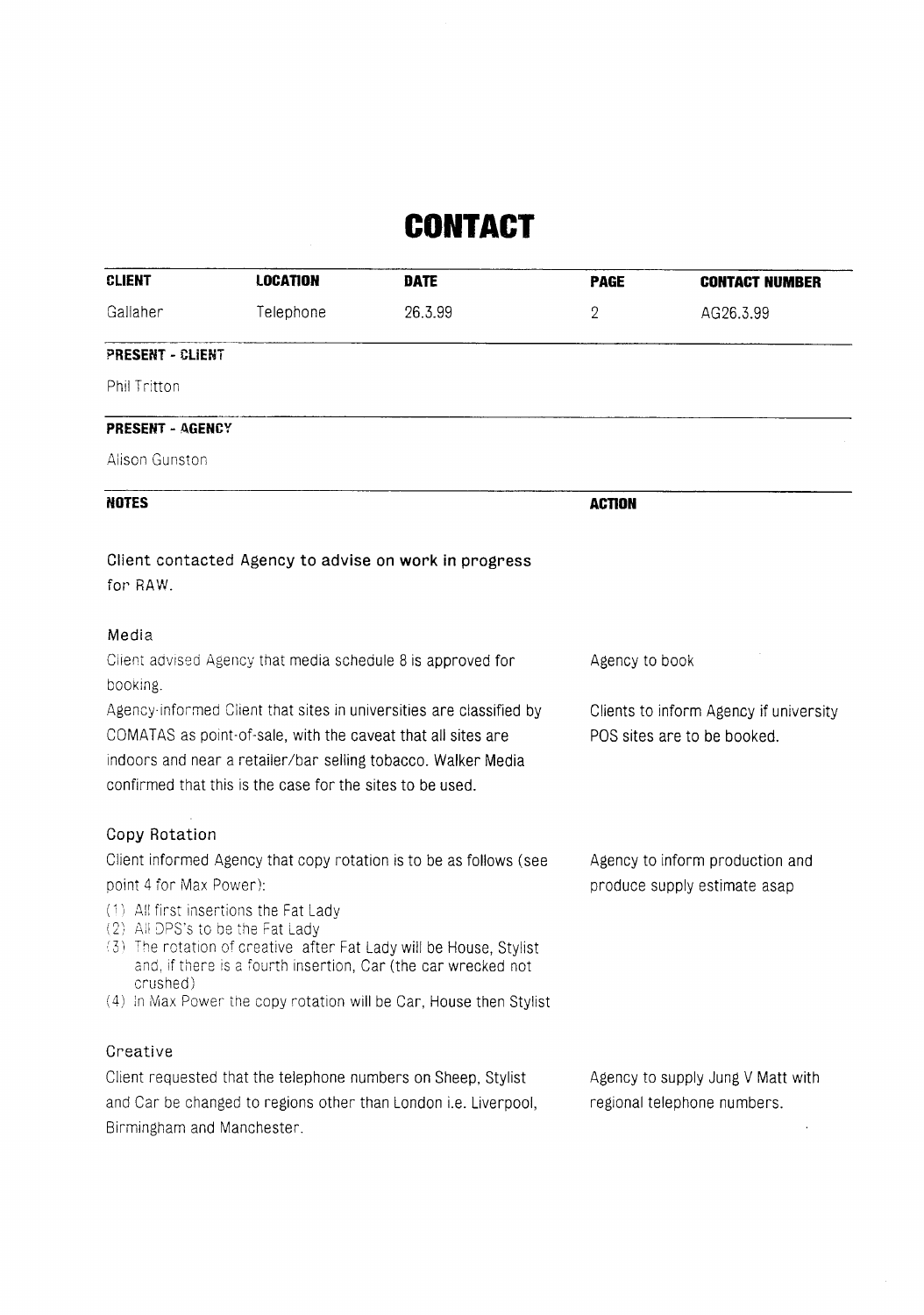Client also requested that a pound sign is added to the amount from Jung V Matt quoted in the House execution.

Client informed Agency that 'Jung V Matt' is not to be placed on the ads.

Alison Gunston

Creative (cont) Creative (cont) Agency requested new transparencies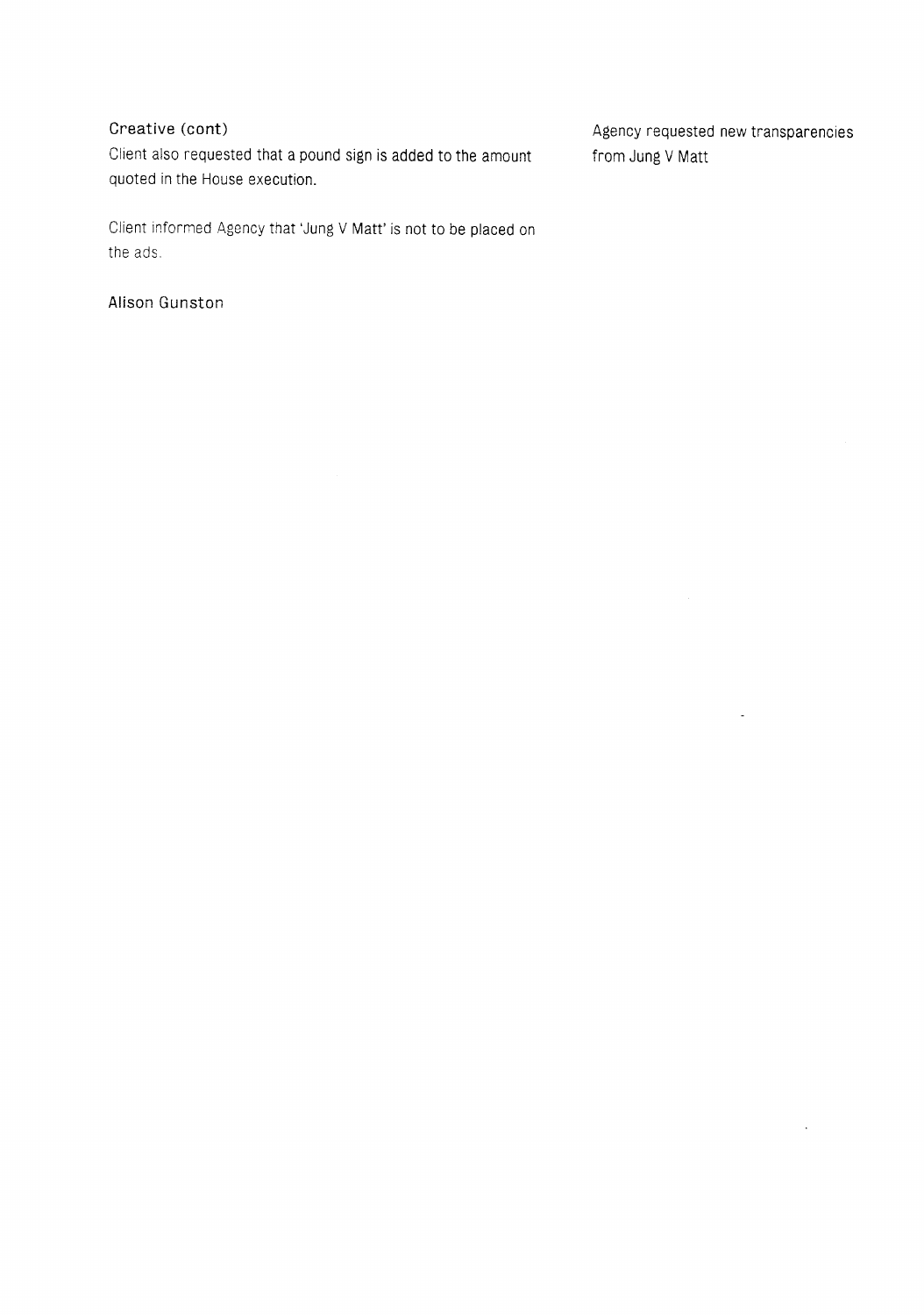| CONTACT REPORT NUMBER                                                               | <b>DATE</b>       |
|-------------------------------------------------------------------------------------|-------------------|
|                                                                                     | 07 January 2000   |
| <b>CLIENT</b>                                                                       | <b>LOCATION</b>   |
| Gallaher - Sovereign                                                                | Weybridge         |
| PRESENT CLIENT                                                                      | PRESENT AGENCY    |
| Lesley Stears                                                                       | Davide De Maestri |
|                                                                                     | Carrie Hindmarsh  |
|                                                                                     | Josh Fuller       |
|                                                                                     | Phil Edmonds      |
| <b>CONTACT NOTES</b>                                                                |                   |
|                                                                                     | <b>ACTION</b>     |
| Client and Agency met to discuss Royals 20s launch and the Cluster<br>Analysis.     |                   |
| Royals                                                                              |                   |
| Agency presented a creative brief for the launch of Rothmans Royals                 |                   |
| 20s.                                                                                |                   |
|                                                                                     |                   |
| it was agreed that the three most likely approaches were:                           |                   |
| L. A very direct sell - Rothmans Royals are now available in 20s for<br>eniv £2.70. |                   |
| 2. A topical message - No need to budget - 20 Royals for £2.70.                     |                   |
| 3. A brand message - Affordable quality with Royals 20s.                            |                   |
| 4.                                                                                  |                   |
| It was felt that each would be likely to follow the established look and            |                   |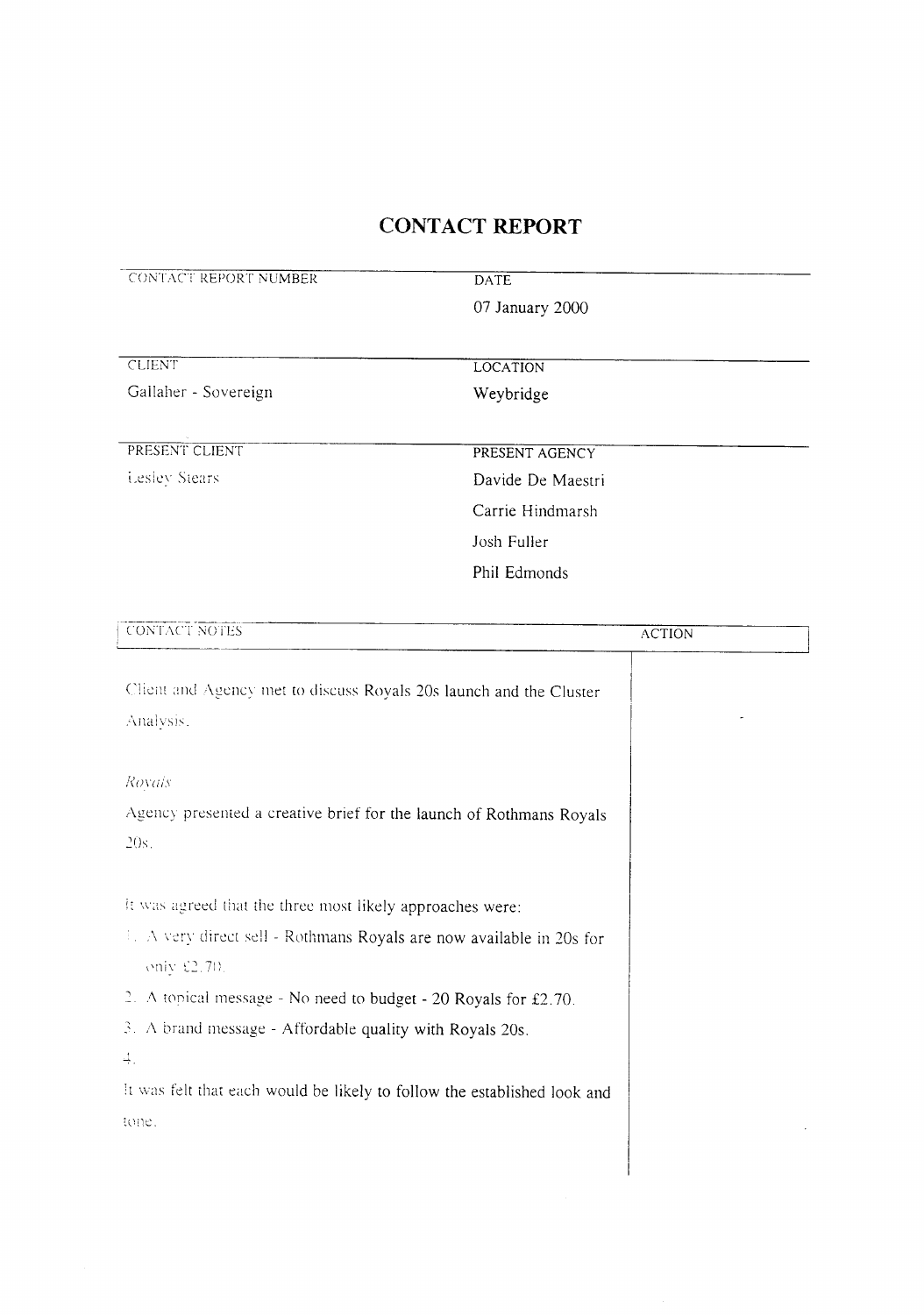#### CONTACT REPORT - CONTINUED

#### **CONTACT REPORT NUMBER** PAGE NUMBER

| ________<br>CONTACT NOTES<br>-CC | -------<br>ACTION |
|----------------------------------|-------------------|
|                                  |                   |
| ____________<br>--<br>_______    |                   |

The advantage of the Budget route was felt to be that it would provide a diversion from the reduction in number of sticks and focus on the value for money proposition.

Agency suggested that there may be an opportunity for Sovereign to catch disgruntled Royals smokers at the time when 24s get de-listed and they enter the market of 20 packs .

Client requested that Agency endeavour to find out what Royals plans are as early as possible.

#### **Budget** Ad

It was agreed that Sovereign should continue with the planned creative execution given its topical nature and the aggressive price message .

it was also agreed that the proposed weight of media should remain unchanged to maximise the price advantage.

Client and Agency discussed the possibility of moving the planned Poster burst from the second two weeks in July to the first two weeks in August given that Royals will be up with their price message at that time.

Client to inform Agency as to the final decision.

The possibility of an October poster burst was discussed and it was agreed to wait until later in the year before committing to an execution.